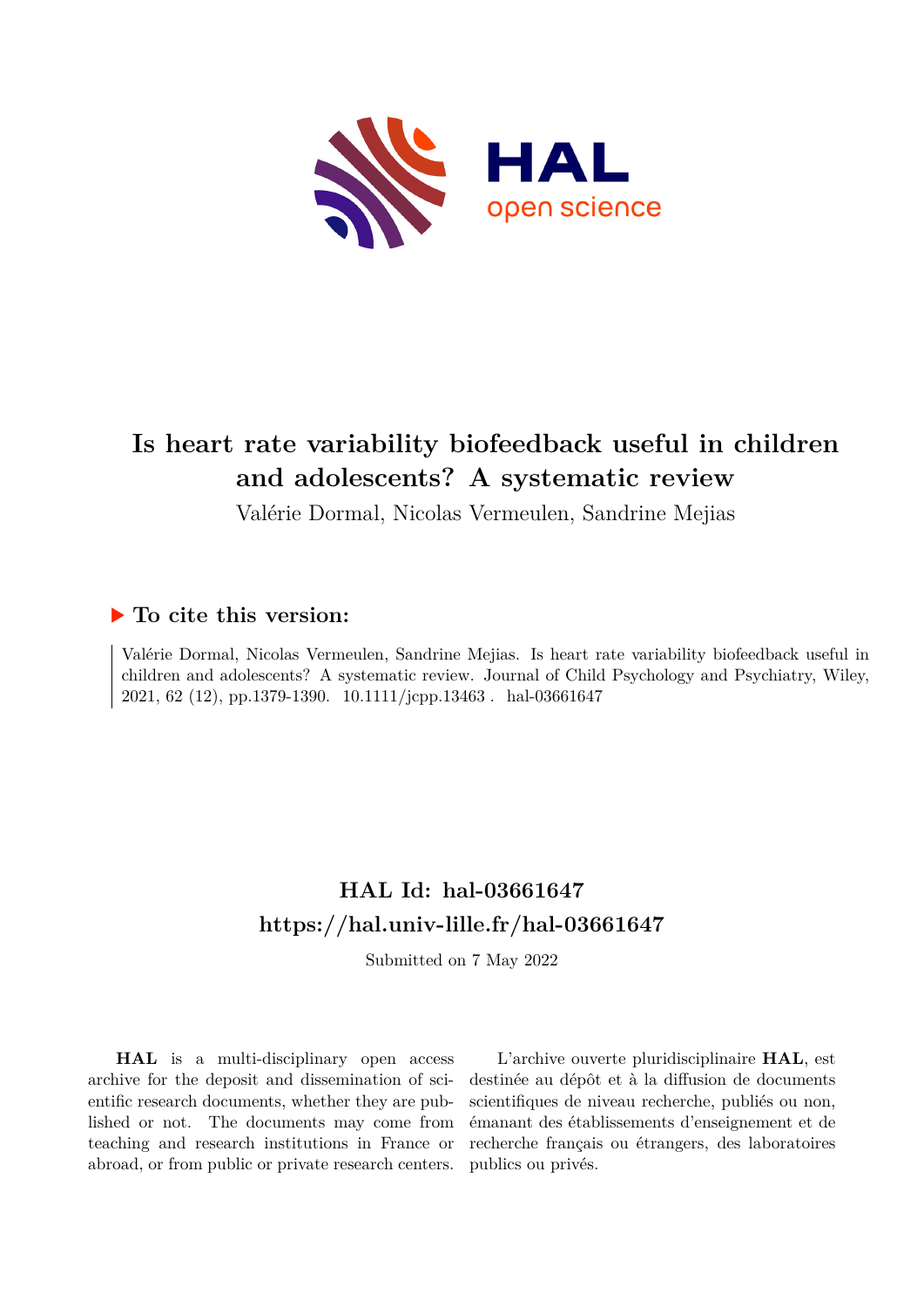

### **Is heart rate variability biofeedback useful in children and adolescents? a systematic review**

| Journal:                         | Journal of Child Psychology and Psychiatry                                                                                                                                                                                                                                                                                  |
|----------------------------------|-----------------------------------------------------------------------------------------------------------------------------------------------------------------------------------------------------------------------------------------------------------------------------------------------------------------------------|
| Manuscript ID                    | Draft                                                                                                                                                                                                                                                                                                                       |
| Manuscript Type:                 | <b>Research Review</b>                                                                                                                                                                                                                                                                                                      |
| Date Submitted by the<br>Author: | n/a                                                                                                                                                                                                                                                                                                                         |
| Complete List of Authors:        | Dormal, Valerie; Université catholique de Louvain, Institut de Recherche<br>en Sciences Psychologiques<br>Vermeulen, Nicolas; Université catholique de Louvain, Institut de<br>Recherche en Sciences Psychologiques<br>Mejias, Sandrine; Université de Lille, SCALab - Sciences Cognitives et<br><b>Sciences Affectives</b> |
| Key Words:                       | Biofeedback, Stress, Psychophysiology                                                                                                                                                                                                                                                                                       |
|                                  |                                                                                                                                                                                                                                                                                                                             |
|                                  | SCHOLARONE <sup>®</sup><br>Manuscripts                                                                                                                                                                                                                                                                                      |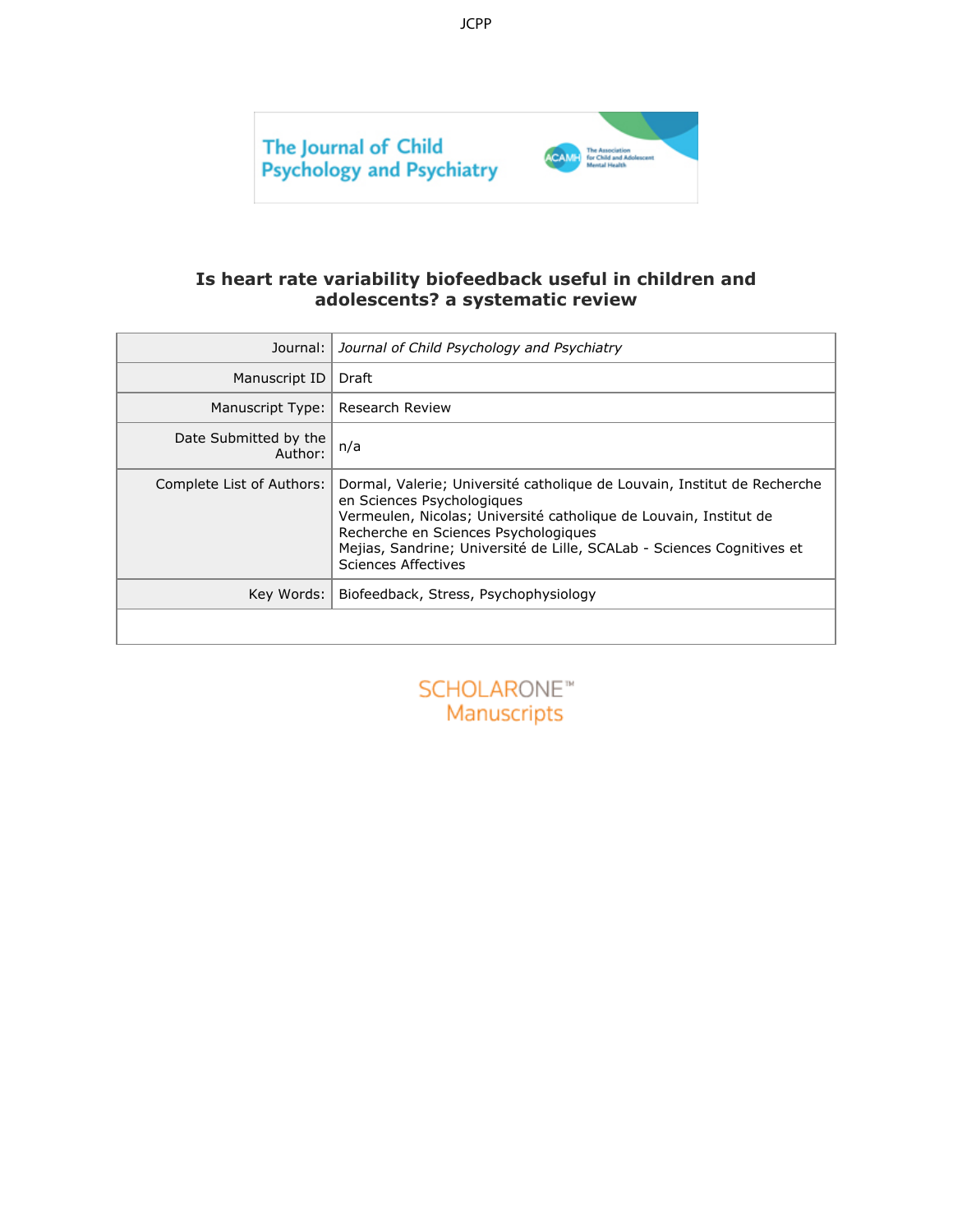$\mathbf{1}$ 

# **Is heart rate variability biofeedback useful in children and adolescents? a systematic review**

Valérie Dormal<sup>1,\*</sup>, Nicolas Vermeulen<sup>1</sup>, & Sandrine Mejias<sup>2</sup>

<sup>1</sup> Psychological Science Research Institute, Université catholique de Louvain, Louvain-la-

*Neuve, Belgium.*

*Univ. Lille, CNRS, UMR 9193 - SCALab - Sciences Cognitives et Sciences Affectives, F-*

*59000 Lille, France*

in Primer

Type of manuscript: Review

Word count: 5017

Running Head: HRV biofeedback in children and adolescents

\* Correspondence to: Valérie Dormal, Université catholique de Louvain, Institut de Recherche en Sciences Psychologiques. Place Cardinal Mercier, 10, B-1348, Louvain-la-Neuve, Belgium. E-mail: [valerie.dormal@uclouvain.be](mailto:valerie.dormal@uclouvain.be)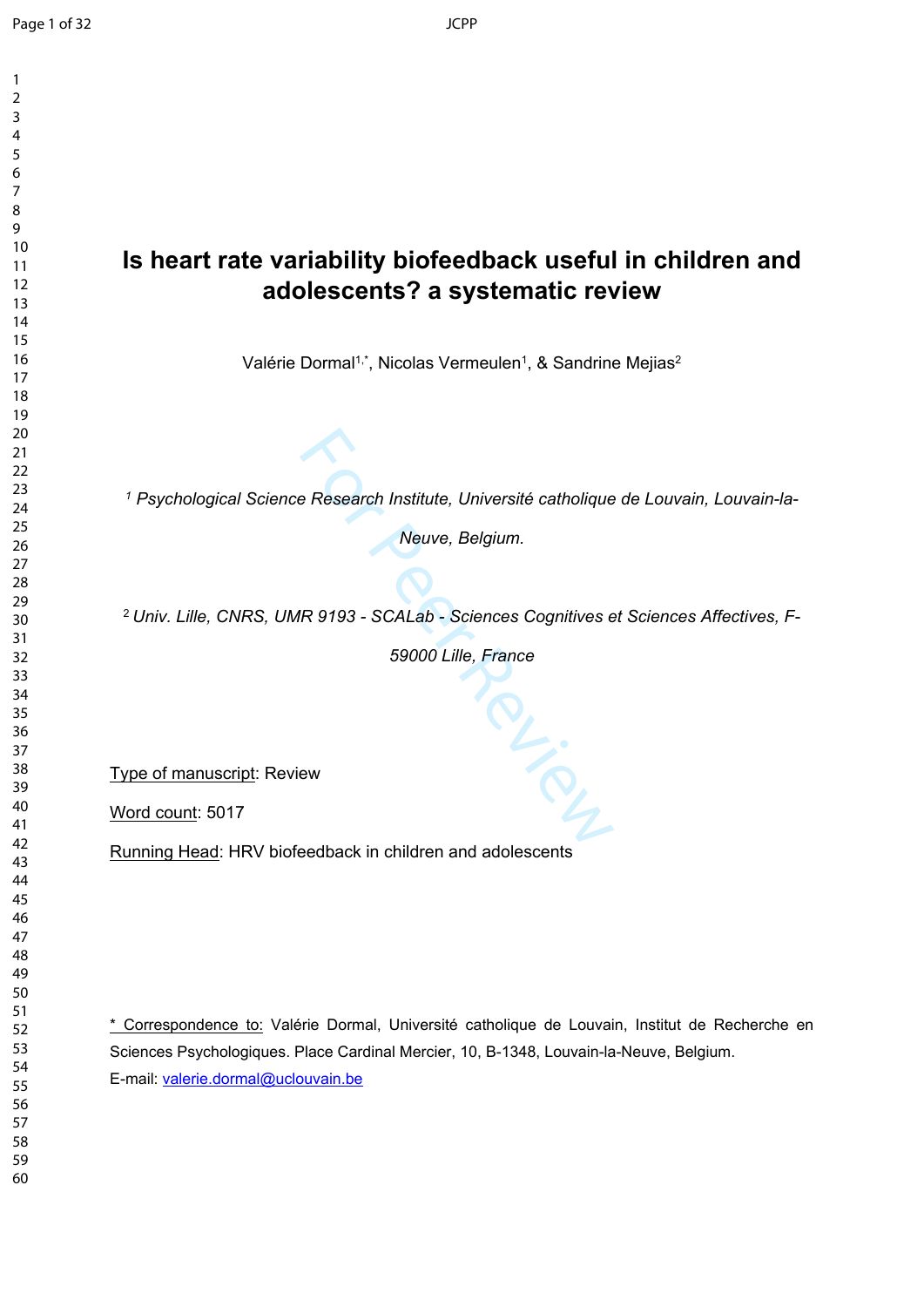Summer Was performed. Results: Result<br>
Summer Was performed. Results: Result<br>
Internation and adolescents to recannel and enhance well-being. Conclusions: The<br>
Summer Review of the performancy of availed strengths and shor **Background:** Heart rate variability (HRV) is considered as an index of both physical and emotional health, and biofeedback aiming to increase the level of HRV has demonstrated extensive beneficial effects. Although HRV is commonly and reliably applied in adults, the use of HRV biofeedback, alone or in addition to other treatments, in children and adolescents has not been widely explored to date. **Methods:** This systematic review following PRISMA guidelines covers all human studies using HRV biofeedback in children and adolescents. A literature search was conducted in PsycINFO, PubMed, and Scopus, and a standardized methodological quality assessment was performed. **Results:** Results showed the efficiency of HRV biofeedback sessions with children and adolescents to reduce physical and mental health-related symptoms and enhance well-being. **Conclusions:** These findings underline the therapeutic value of using HRV biofeedback as a complement to more conventional behavioural and cognitive interventions to help children to manage stress and/or pain. Capitalizing on the identified strengths and shortcomings of available results, we propose research avenues as well as evidence-based clinical guidelines for using HRV biofeedback in

clinical paediatric settings.

Keywords: Heart Rate Variability; Biofeedback; Cardiac Coherence; Stress; Children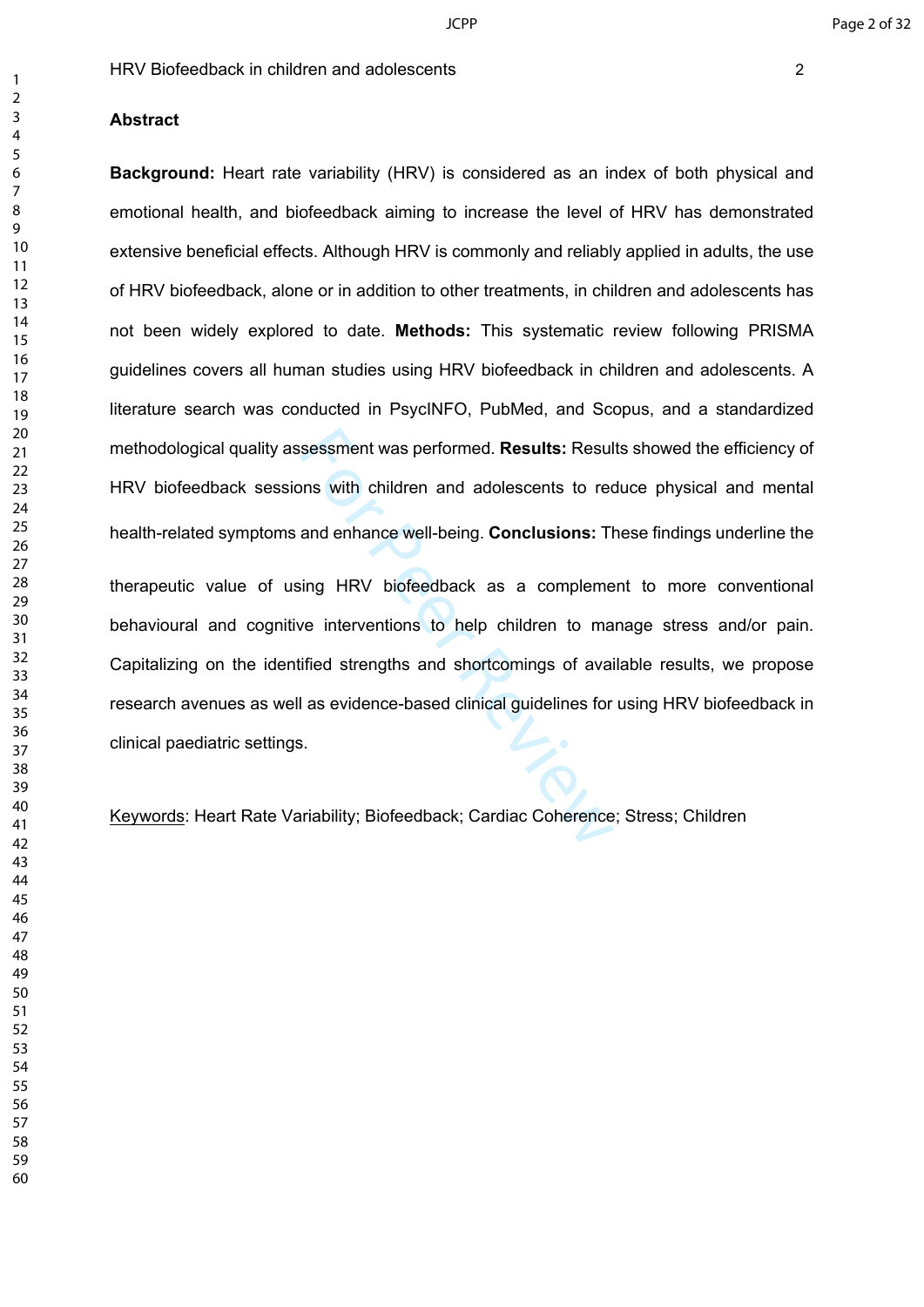$\mathbf{1}$  $\overline{2}$  $\overline{4}$  $\overline{7}$ 

#### HRV Biofeedback in children and adolescents 3

#### **1. Introduction**

While heart rate corresponds to the number of heart beats per minute, heart rate variability (HRV) is a measure of the naturally occurring beat-to-beat changes in heart rate (McCraty & Shaffer, 2015). A healthy heart is not a metronome as its oscillations are complex and constantly changing, thus allowing the cardiovascular system to adjust rapidly to sudden physical and psychological challenges to homeostasis. HRV is therefore an excellent indicator for assessing the activity of the autonomic nervous system, both at the peripheral and central levels, as well as the balance between the two branches of the sympathetic and parasympathetic nervous systems (Thayer, Åhs, Fredrikson, Sollers, & Wager, 2012).

systems (Thayer, Ahs, Fredrikson, Soller<br>re used to quantify HRV through electroca<br>y (PPG). Time-domain indices of HRV<br>ths of the interbeat interval (e.g., standard<br>mean square of successive interbeat in<br>stimate the distri Various metrics are used to quantify HRV through electrocardiographic (ECG) signals or photoplethysmography (PPG). Time-domain indices of HRV quantify the amount of variability in measurements of the interbeat interval (e.g., standard deviation of differences in interbeat intervals, root mean square of successive interbeat intervals), while frequencydomain measurements estimate the distribution of absolute or relative power into frequency bands (e.g., high-frequency power). While a wide amplitude of HRV is associated with better emotion regulation and the use of adapted coping strategies or resilience (Fabes & Eisenberg, 1997), a significant decrease in it is a sign of vulnerability to stress, and has been reported in different populations of patients with psychiatric or behavioural disorders, such as severe depression, post-traumatic stress disorder or generalized anxiety (Lehrer, 2007; Servant, Logier, Mouster, & Goudemand, 2009; Wheat & Larkin, 2010).

HRV biofeedback is considered a simple and non-invasive technique to act upon autonomic activity, mainly through the regulation of breathing in response to external feedback, to enhance heart-brain synchronization and facilitate the maintenance of a physiologically efficient inner state (Prinsloo, Derman, Lambert, & Rauch, 2013). Overall, biofeedback is a training technique that teaches individuals to recognize and learn how to modify their body's physiological signals to help improve health and performance (Schwartz & Andrasik, 2017). Various physiological parameters (e.g., heart rate, electrodermal activity, brain activity) can be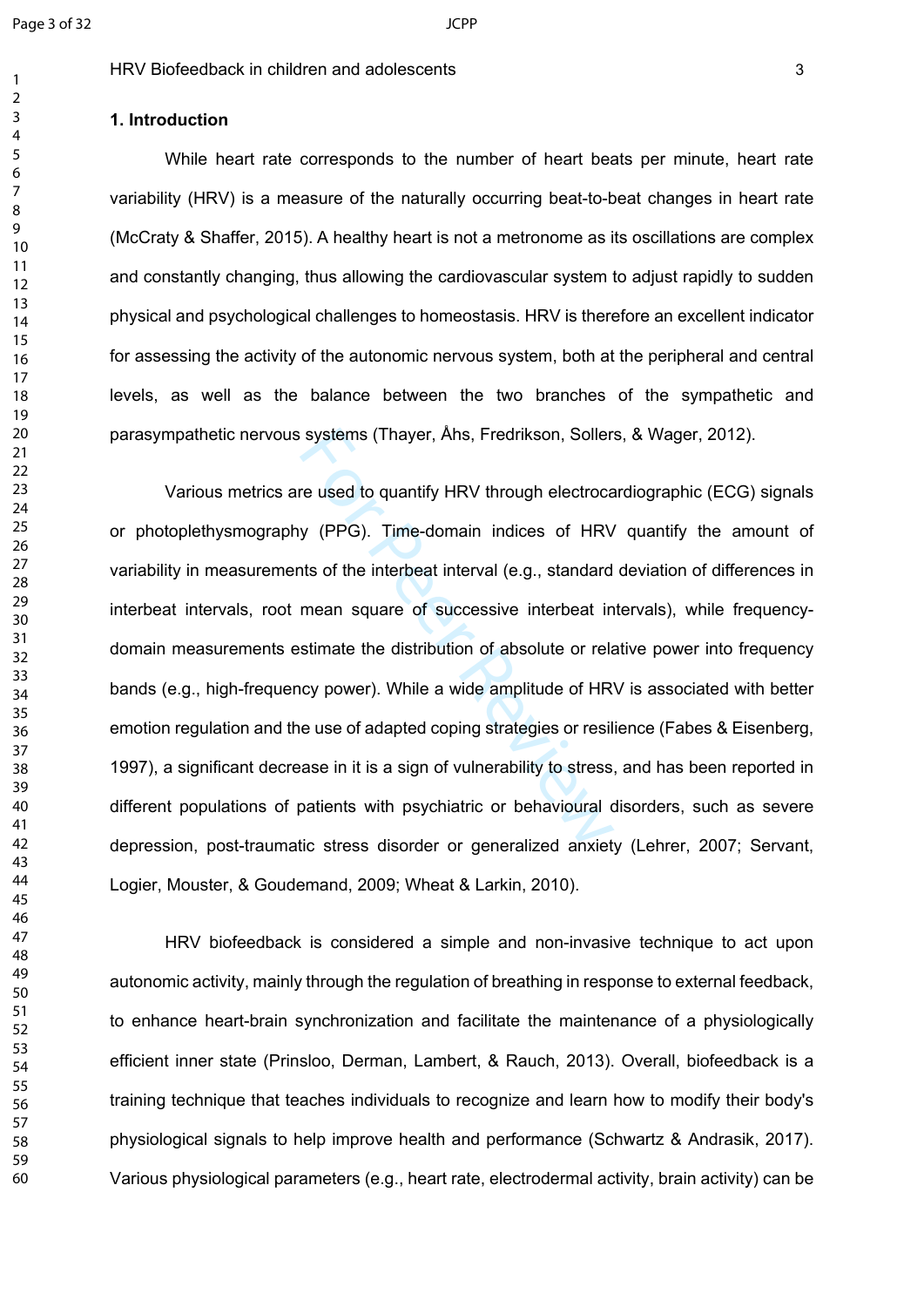measured and visualized in real time. The immediate feedback helps individuals to gain voluntary control over the various physiological processes and to bring about favourable changes (Yu, Funk, Hu, Wang, & Feijs, 2018). The main aim of HRV biofeedback is to increase cardiac vagal tone. The subject receives feedback regarding their current HRV and, depending on the intervention protocol used, they learn how to handle different techniques (e.g., slow breathing or resonant frequency diaphragmatic breathing) to achieve their optimal individual HRV level (Prinsloo, Rauch, & Derman, 2014). HRV biofeedback can be provided by handheld devices (e.g., emWave2 or Stress Eraser), computer-based interactive programs (emWave desktop or Journey to Wild Divine), or with professional ECG recording equipment. The number of HRV biofeedback applications for smartphones is also increasing (Prinsloo et al., 2014). Most individuals effortlessly achieve high-amplitude oscillations in HRV after a few minutes of training, and almost everyone can master the technique within one to four sessions of coaching. HRV is thus easily and rapidly learned and can be implemented at little cost.

Wild Divine), or with professional ECG i<br>ack applications for smartphones is also<br>effortlessly achieve high-amplitude oscilla<br>lmost everyone can master the technique<br>easily and rapidly learned and can be imp<br>of HRV was con The effectiveness of HRV was confirmed by recent meta-analyses (Goessl, Curtiss, & Hofmann, 2017; Lehrer et al., 2020), demonstrating that HRV biofeedback is associated with a variety of health benefits in both healthy and pathological adult populations. Levels of anxiety and depressive stress-related symptoms were significantly reduced (e.g., Caldwell & Steffen, 2018; Tan, Dao, Farmer, Sutherland, & Gevirtz, 2011) and various kinds of human performance including cognitive, physical, and creative activities were improved (e.g., Paul & Garg, 2012; Sutarto, Wahab, & Zin, 2013; Wells, Outhred, Heathers, Quintana, & Kemp, 2012). Alone or combined with other relaxation or breathing techniques, HRV biofeedback has proved very useful and has become increasingly used by psychotherapists in several adult pathological populations (Lehrer, 2018; Leyro, Buckman, & Bates, 2019). However, its use and health benefits in children and adolescents have received little attention to date. This is all the more surprising given that children are ideal potential users (e.g., Attanasio et al.,1985; Culbert, Kajander, & Reaney, 1996): (1) having a naturally higher HRV level, they are very sensitive to guided paced breathing; (2) in general, they can easily control their physiological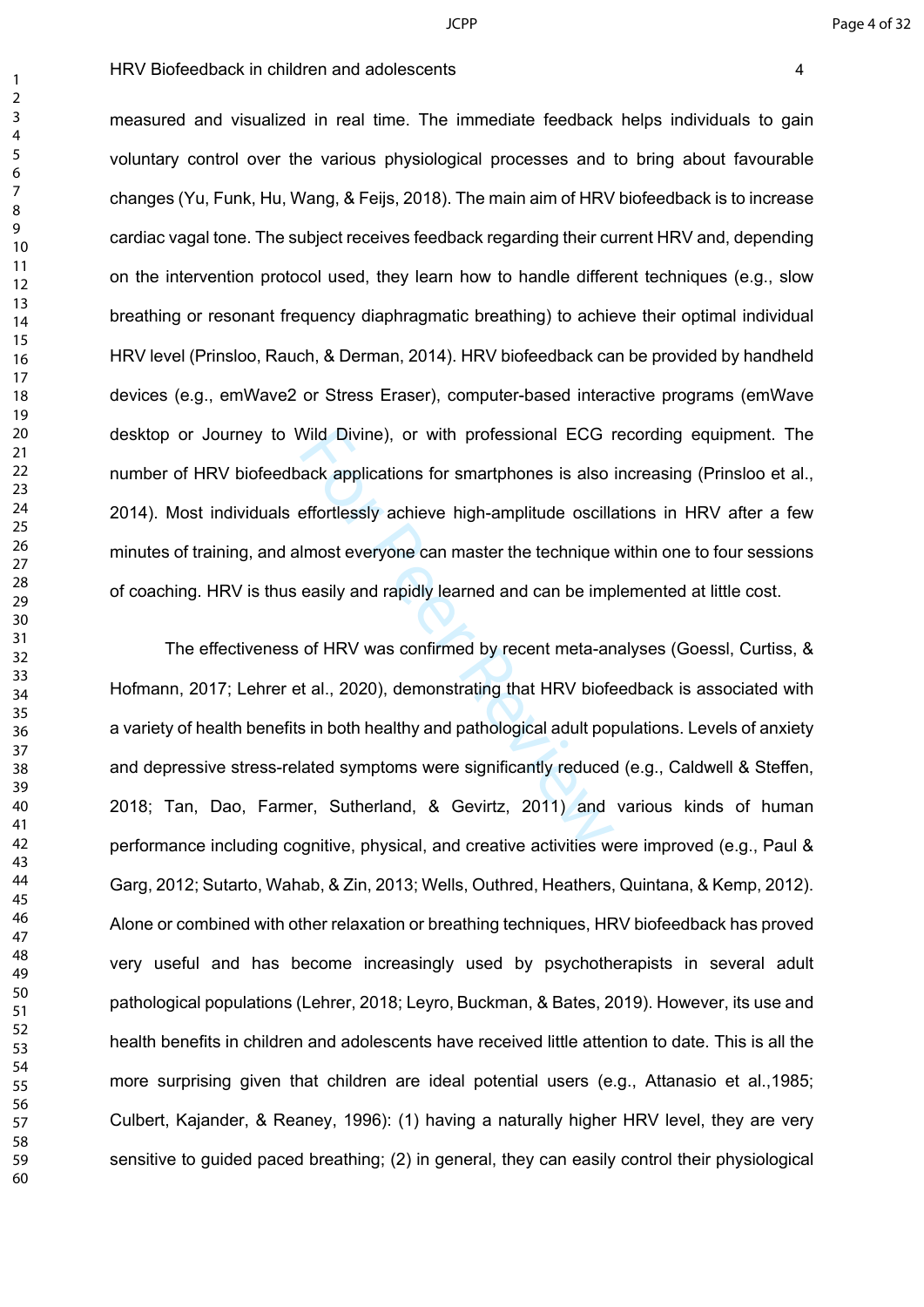$\mathbf{1}$  $\overline{2}$  $\overline{4}$  $\overline{7}$ 

parameters (e.g., peripheral temperature, breathing and heart rate) via biofeedback techniques; (3) thanks to their enhanced brain plasticity, they can easily learn new emotional self-regulation techniques; and (4) they are also very familiar with and curious about new technologies as well as the use of biofeedback video games systems.

ration, to reduce physical and mental head comparing the results from published stand adolescents with or without physiologicity of the intervention studies including a evaluated by a quality assessment tool costitute (NHL The main objective of the present study was to propose the first systematic review specifically focusing on the use of HRV biofeedback in children and adolescents. Following Preferred Reporting Items for Systematic reviews and Meta-Analyses (PRISMA) guidelines, it reports the effectiveness of HRV biofeedback, alone or combined with other methods such as psychoeducation or relaxation, to reduce physical and mental health-related symptoms and enhance well-being, by comparing the results from published studies investigating HRV biofeedback in children and adolescents with or without physiological and/or mental disorders. The methodological quality of the intervention studies including a direct comparison with a control group was also evaluated by a quality assessment tool developed by the National Heart, Lung and Blood Institute (NHLBI, 2014). Based on the collected data and the observed results and conclusions, the second objective was to propose directions for future research and clinical applications of HRV in children and adolescents.

#### **2. Methods**

### **2.1. Identification of articles and selection procedure**

This systematic review was carried out following the Preferred Reporting Items for Systematic Reviews and Meta-Analyses guidelines (PRISMA). The PRISMA statement includes a checklist of 27 items and a flow diagram (Moher, Liberati, Tetzlaff, Altman, & Prisma Group, 2009). To identify eligible studies, a literature search was performed in PubMed, Scopus, and PsycINFO. We focused on peer-reviewed articles published in English between January 1st, 1999 and January 1st, 2020. The search strategy used the following syntax: ("heart rate variability biofeedback" OR "HRV biofeedback" OR "heart rate coherence biofeedback" OR "heart rate coherence" OR "cardiac coherence" OR "respiratory sinus arrhythmia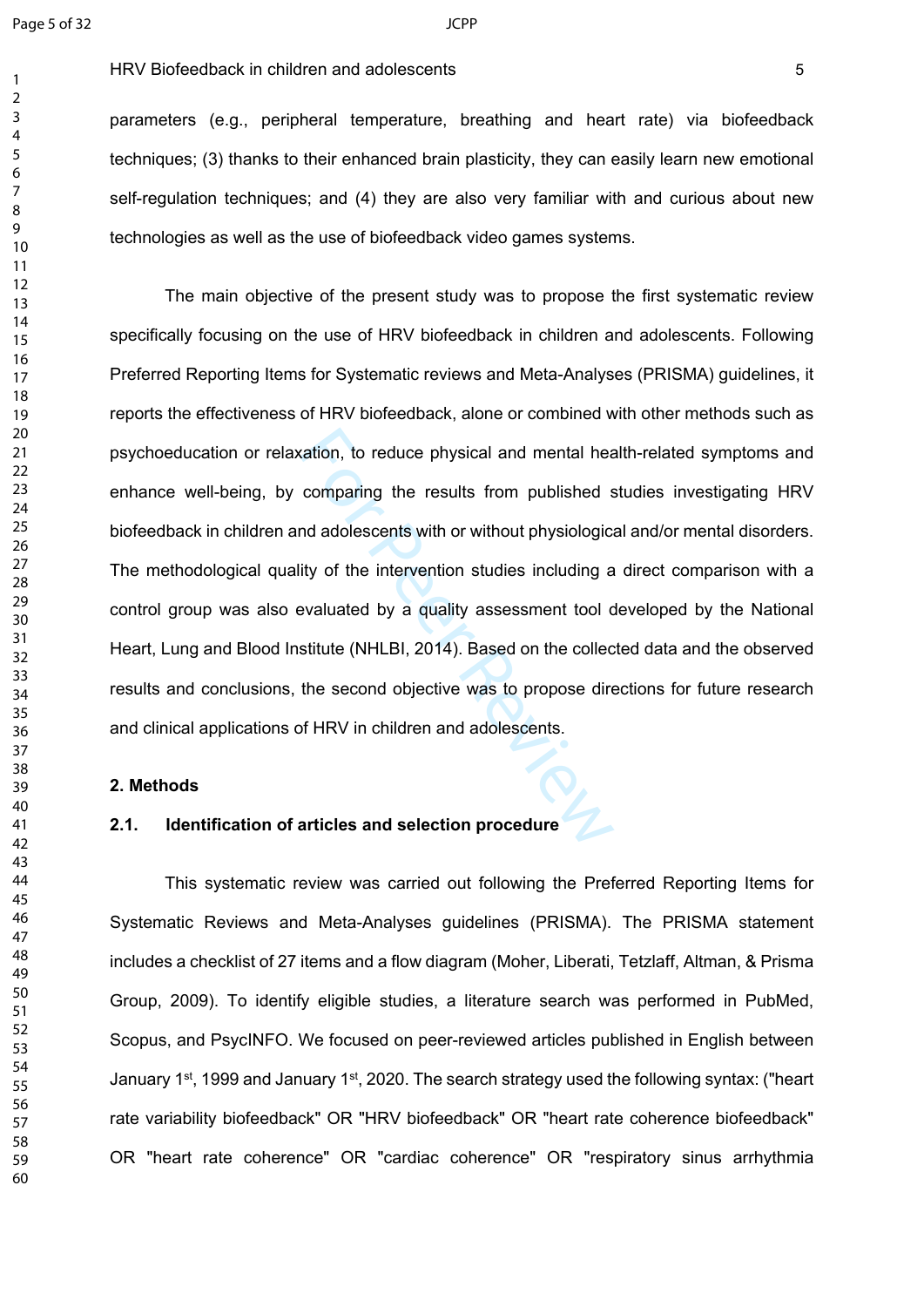biofeedback") AND ("child\*" OR "adolescen\*"). The initial search identified 145 articles (47 in Pubmed, 44 in Scopus, 48 in PsycINFO, and 6 in other sources). The articles to be included in the review were then selected according to the PRISMA procedure (Figure 1): First, duplicates were removed, leading to the identification of 63 unique papers. Second, remaining records were individually screened and articles presenting one of the following exclusion criteria were removed: (1) No HRV biofeedback intervention; (2) No peer-reviewed experimental data or case reports presented (i.e., review, reply, editorial, erratum, conference proceedings, dissertation); (3) No sample of children or adolescents. This procedure ended up in the inclusion of 18 articles in the systematic review process.

**Insert Figure 1 about here** 

------------------------------------

------------------------------------

#### **2.2. Methodological quality assessment**

Colles in the systematic review process.<br>
The Collect Figure 1 about here<br>
The Figure 1 about here<br>
The Figure 1 about here<br>
The Figure 1 about here<br>
all quality assessment<br>
Cal quality of each study including controlled i The methodological quality of each study including control group comparisons (n=10) was assessed using the "quality assessment of controlled intervention studies" scale developed by the NHLBI (2014). The scale comprises 14 items with a binary answer (Yes/No), leading to a maximum score of 14. For each study, a score (i.e., percentage of items with a "Yes" answer) was computed, leading to a global quality rating (i.e., poor for scores below 50%, fair for scores between 50 and 69%, good for scores between 70% and 79%, and strong for scores of 80% and beyond, adapted from Black et al., 2017). When an item was not directly relevant to the study or when the information contained in the paper did not allow a clear decision regarding an item to be made, the term "not applicable" (NA) or "not reported" (NR), respectively, was used and the item was excluded from the computation of the global quality rating. Supplementary Table 1 reports detailed scores obtained for each study on each item and global quality ratings.

#### **2.3. Data extraction and synthesis**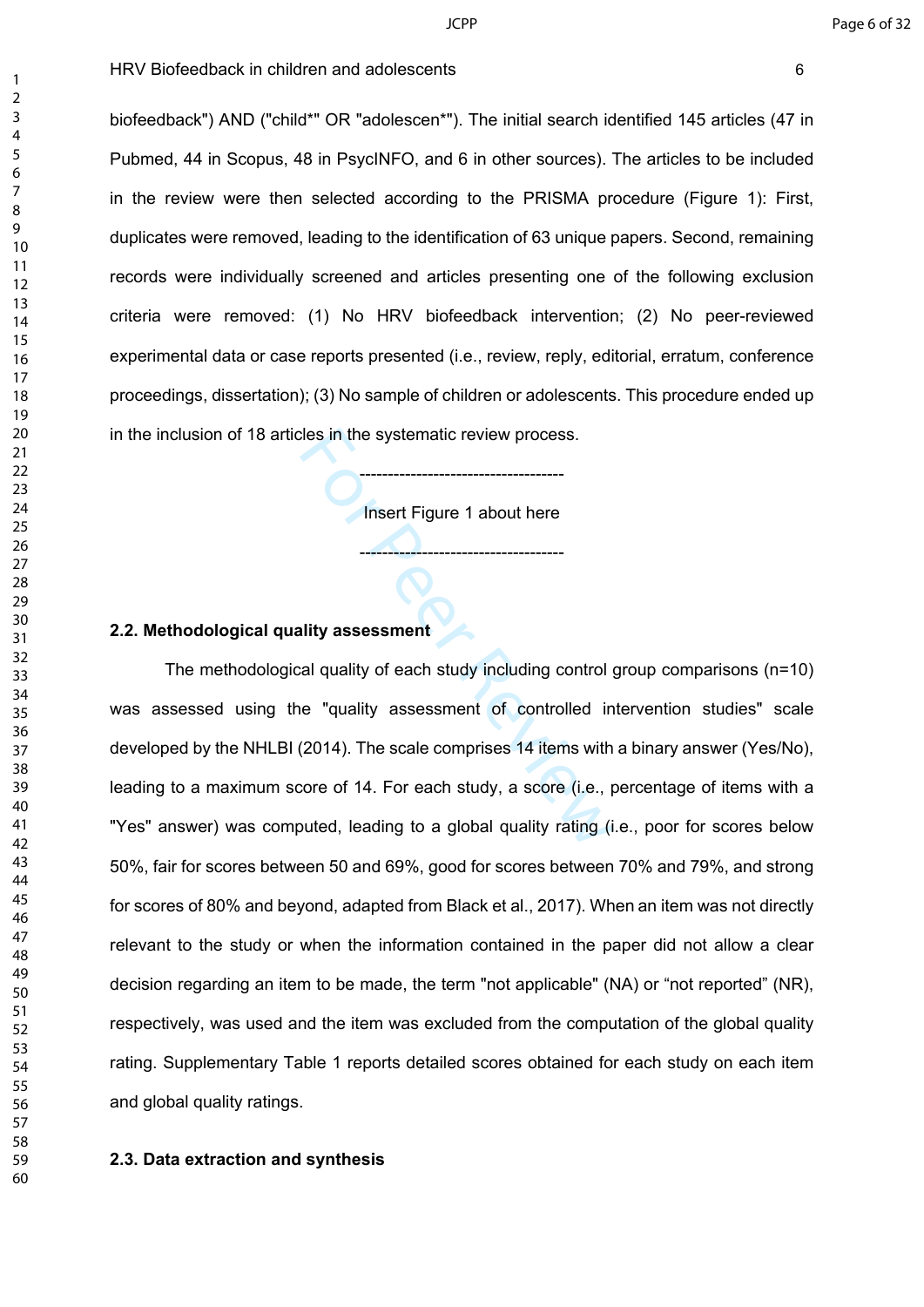$\mathbf{1}$  $\overline{2}$  $\overline{4}$  $\overline{7}$ 

Regarding the 18 studies using HRV biofeedback intervention in children and adolescents, a systematic data extraction procedure was used to determine the main characteristics of each article. Four categories of variables were reported, adapted from the PICOS procedure (Liberati et al., 2009): (1) Participants (population, sample size, mean age, age range, and gender ratio); (2) Intervention (HRV biofeedback, other interventions, number of sessions, duration of a session, HRV measures, assessment tools, time measurement, follow-up); (3) Comparison (control group, matching variables); (4) Outcomes (main results, reported limitations, conclusion, methodological quality). A comprehensive synthesis of the data extracted from each study is presented in Table 1.

#### **3. Results**

#### **3.1. Quality assessment**

study is presented in Table 1.<br>
Here Table 1.<br>
Here Table 1.<br>
Here Table 1. Most of the studies reported the specified in Most of the studies report<br>
here Table 1. Most of the studies reported the specified the discrepance Among the 10 studies with a control group comparison included, only 1 was considered as presenting strong quality, 1 good quality, and 8 fair quality, according to the assessment criteria selected (Supplementary Table 1). Most of the studies reported good adherence to the intervention protocols in both experimental and control groups and the overall dropout rate was quite low across studies and did not differ greatly between treatment groups. Before conducting the intervention trial, most studies generated hypotheses, reported the outcomes to be measured, and prespecified the groups to be analysed. The implementation and assessment of clinical and physiological outcomes were good, all studies using valid and reliable methods, tasks, or questionnaires to do so, and all participants were analysed according to the group they were assigned to (e.g., intervention or control group). However, half of the studies (i.e., 5 out of 10) reported an adequate randomization method and only one study was double-blind (i.e., neither participants nor investigators were aware of the condition assigned to the participants). Most studies attempted to match the experimental and control groups on the main sociodemographic variables (e.g., age, gender), but several studies did not manage to constitute equivalent groups. Finally, most studies did not justify their sample size based on a priori power computation or previous experiments.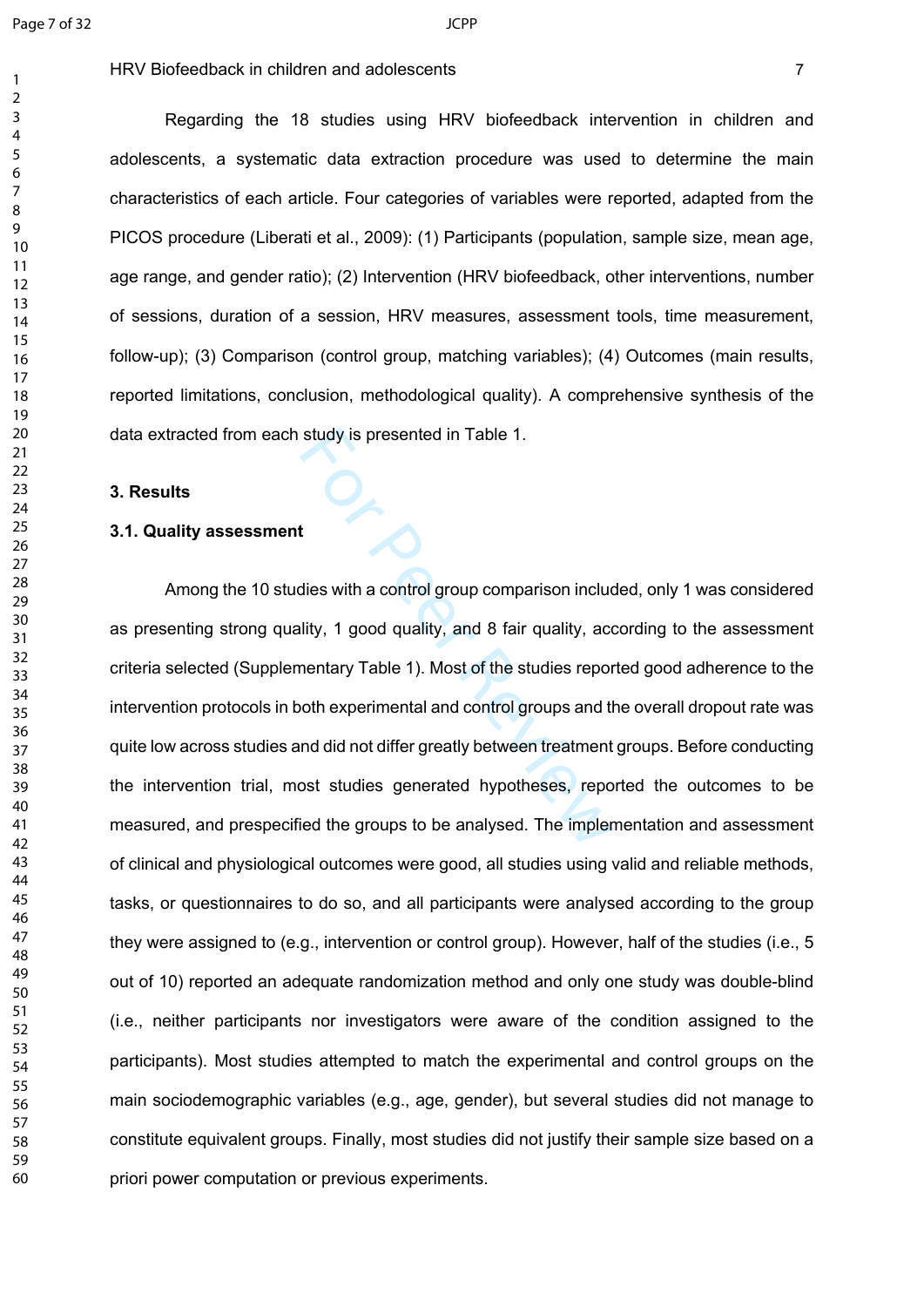#### **3.2 Main outcomes**

Each of the included studies focused on the benefits derived from HRV biofeedback intervention in children and adolescents without any disturbance or disorder (n=3), or presenting either physiological (n=6) or mental health disorders (n=9). These studies are described below and their main characteristics are synthesized in Table 1.

> ----------------------------------- Insert Table 1 about here

> -----------------------------------

#### *3.2.1 HRV biofeedback in healthy children and adolescents*

The althy children and adolescents<br>
ated the beneficial influence of a classro<br>
h included several sessions of HRV biofe<br>
Craty, Atkinson, Tomasino, Goelitz, & Mayr<br>
an emotional competence intervention (16<br>
learn a series Two studies evaluated the beneficial influence of a classroom-based emotional selfregulation program, which included several sessions of HRV biofeedback in a school setting (Bradley et al., 2010; McCraty, Atkinson, Tomasino, Goelitz, & Mayrovitz, 1999). Middle school children were enrolled in an emotional competence intervention (16 hours given over 2 weeks) during which they had to learn a series of tools and strategies to help them to reduce stress, to improve communication skills, to maintain focus on academic contents, and to enhance relationships with others (McCraty et al., 1999). In the first group (n=32), psychological and behavioural changes were examined one week before and one week after the training program. The results of this study showed several significant improvements among trained students such as better management of stress and anger, higher levels of motivation and concentration, and enhanced leadership and communication skills. Interestingly, most of these changes were still observed 6 months later. In a second phase, the impact of the training on children's autonomic responses was assessed before, during, and after a stressful interview. Half of the participants followed the intervention course (i.e., experimental group; n=30), while the other half did not (i.e., passive control group; n=30). Compared to controls, physiological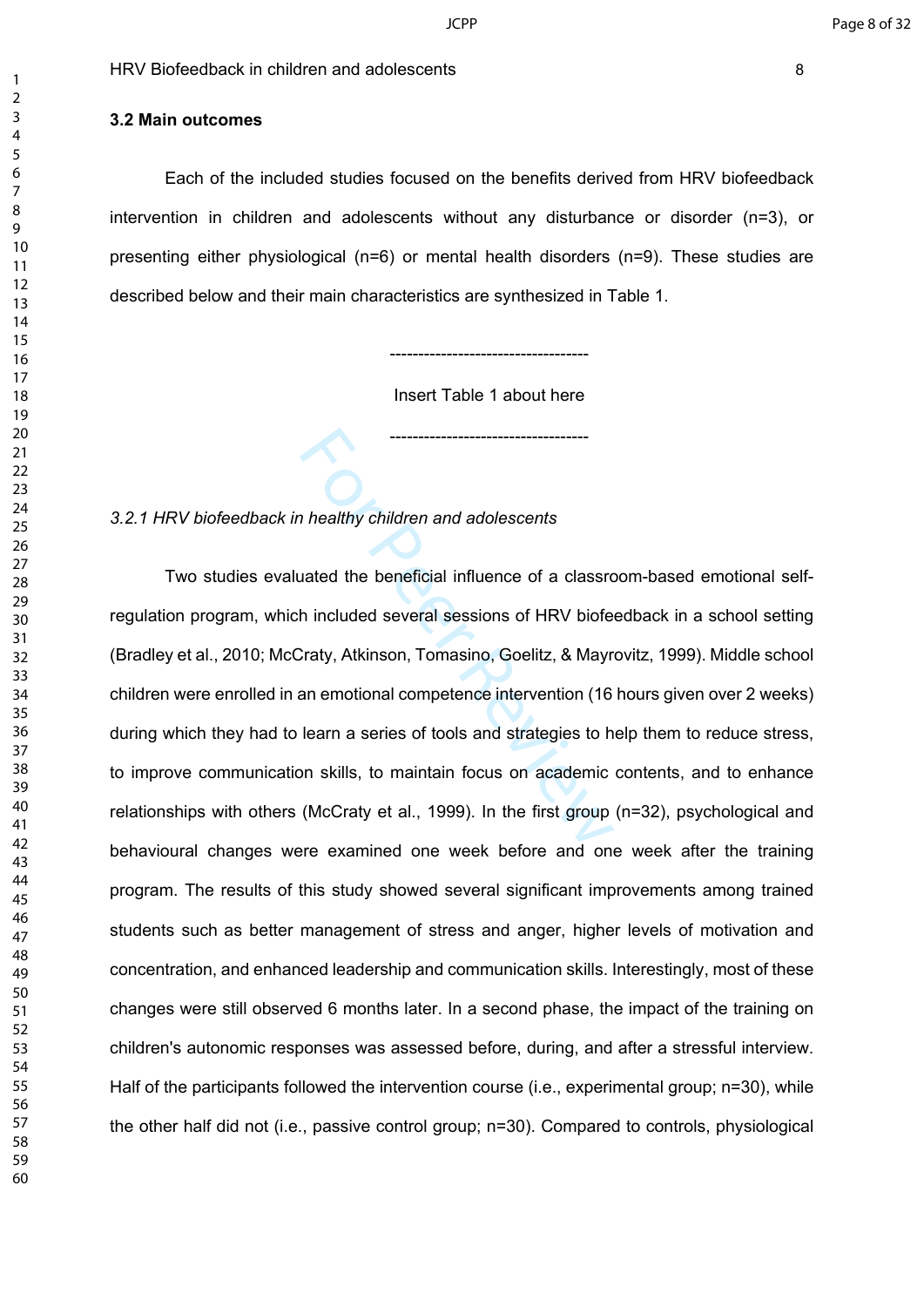measurements revealed that trained children had higher HRV levels during the recovery period, suggesting an increase in parasympathetic activity in response to stressful events.

were able to apply self-regulation technique<br>
Ints had to complete a computerized ver<br>
ditions of taking an academic test while differences, sh<br>
Larger significant pre-post differences, sh<br>
Increased psychophysiological co The second study investigated the effect of a similar emotion self-regulation program (Test Edge) in a class of high-school students on measures of test anxiety, socioemotional functions, test performance, and HRV (Bradley et al., 2010). During this program, students learned how to generate a psychophysiological state of coherence through HRV biofeedback exercises. A controlled pre- and post-intervention laboratory experiment using electrophysiological measures on a random stratified sample (n=136) was carried out to assess whether students were able to apply self-regulation techniques learned during the Test Edge program. Participants had to complete a computerized version of the Stroop test to simulate the stressful conditions of taking an academic test while different electrophysiological measures were recorded. Larger significant pre-post differences, showing reduced test anxiety and negative affect, and increased psychophysiological coherence after the intervention, were observed in the trained students group compared to controls. These findings suggest that they had learned how to better manage their emotions and regulate their psychophysiological activation level under stressful conditions.

Finally, a group of basketball and football players attended a series of HRV biofeedback training sessions to assess their benefits on their anxiety level and other psychophysiological parameters (Dziembowska et al., 2016). After 10 twenty-minute sessions, a significant decrease in the mean anxiety score was observed in the experimental group as well as improvements in their HRV measures, indicating better flexibility of their autonomic nervous system that could potentially lead to better athletic performance.

*3.1.2 HRV biofeedback in children and adolescents with physical and/or mental health disorders*

A first series of studies investigated the potential use of HRV biofeedback in addition to conventional pharmaceutical treatments to relieve pain in children. Using a case series design,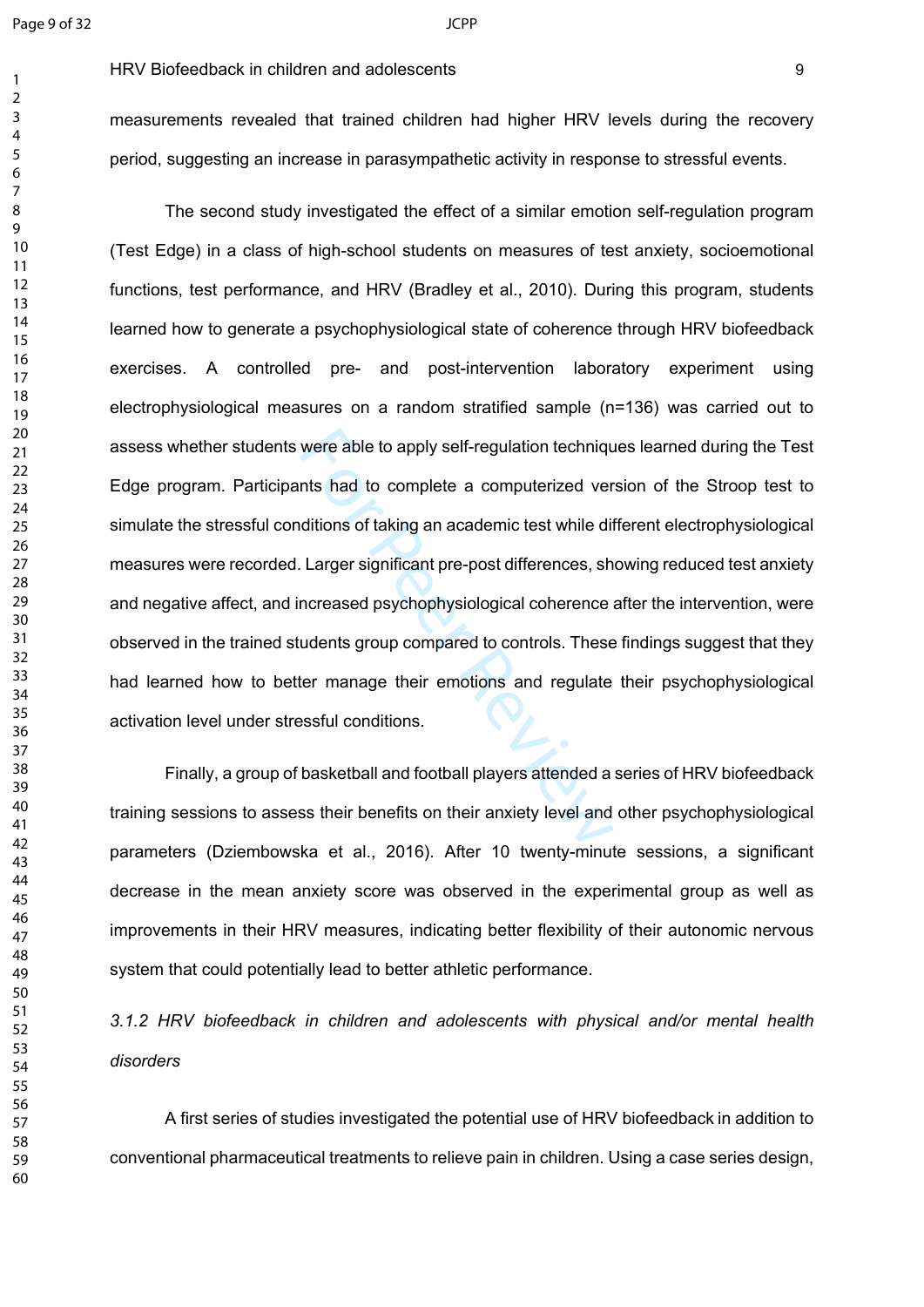nute sessions of HRV biofeedback, most p<br>on. Confirming the interest of using HRV bi<br>dy compared the regulatory performance of<br>with functional abdominal pain before and<br>wder, Gevirtz, Shapiro, & Ebert, 2010).<br>trol group of Fahrenkamp and Benore (2019) reported changes in respiration rate and HRV in 4 adolescents with chronic pain who underwent a brief protocol of HRV biofeedback training (i.e., only 3 or 4 sessions). Post-intervention results showed expected improvements in cardiopulmonary functioning and self-regulation abilities, supporting the benefits of using this type of technique, even for short periods, to improve pain management in paediatric populations with chronic pain. In the same vein, another study analysed archived data of 24 children diagnosed with irritable bowel syndrome or functional abdominal pain to evaluate the clinical utility of HRV biofeedback in treating these conditions (Stern, Guiles, & Gevirtz, 2014). After completing approximately 8 thirty-minute sessions of HRV biofeedback, most participants reported partial or even complete remission. Confirming the interest of using HRV biofeedback to help children manage pain, another study compared the regulatory performance of the autonomic system in a group of 20 children with functional abdominal pain before and after 6 sessions of HRV biofeedback training (Sowder, Gevirtz, Shapiro, & Ebert, 2010). A comparison of baseline performance with a control group of healthy children showed the presence of autonomic dysregulation (i.e., lower vagal tone) in children who had functional abdominal pain. After the intervention program, children with functional pain demonstrated a significant reduction in pain frequency and intensity, and an increase in their autonomic balance. Taken together, these results seem to demonstrate the significant contribution of HRV biofeedback for this type of pathology, which, by improving the regulation of the autonomic system, enables children to better manage their associated pain.

As the HRV biofeedback including guided breathing techniques is directly related to increased cardiopulmonary capacities, a case series study reported the results of 20 children suffering from asthma who followed 13 to 15 biofeedback sessions coupled with an abdominal breathing protocol (i.e., Smetankin method; Lehrer, Smetankin, & Potapova, 2000). The preliminary uncontrolled results of this study showed mild improvement in two spirometric parameters after the protocol, and plead for the use of this type of non-pharmacological intervention in larger-scale studies of asthmatic children.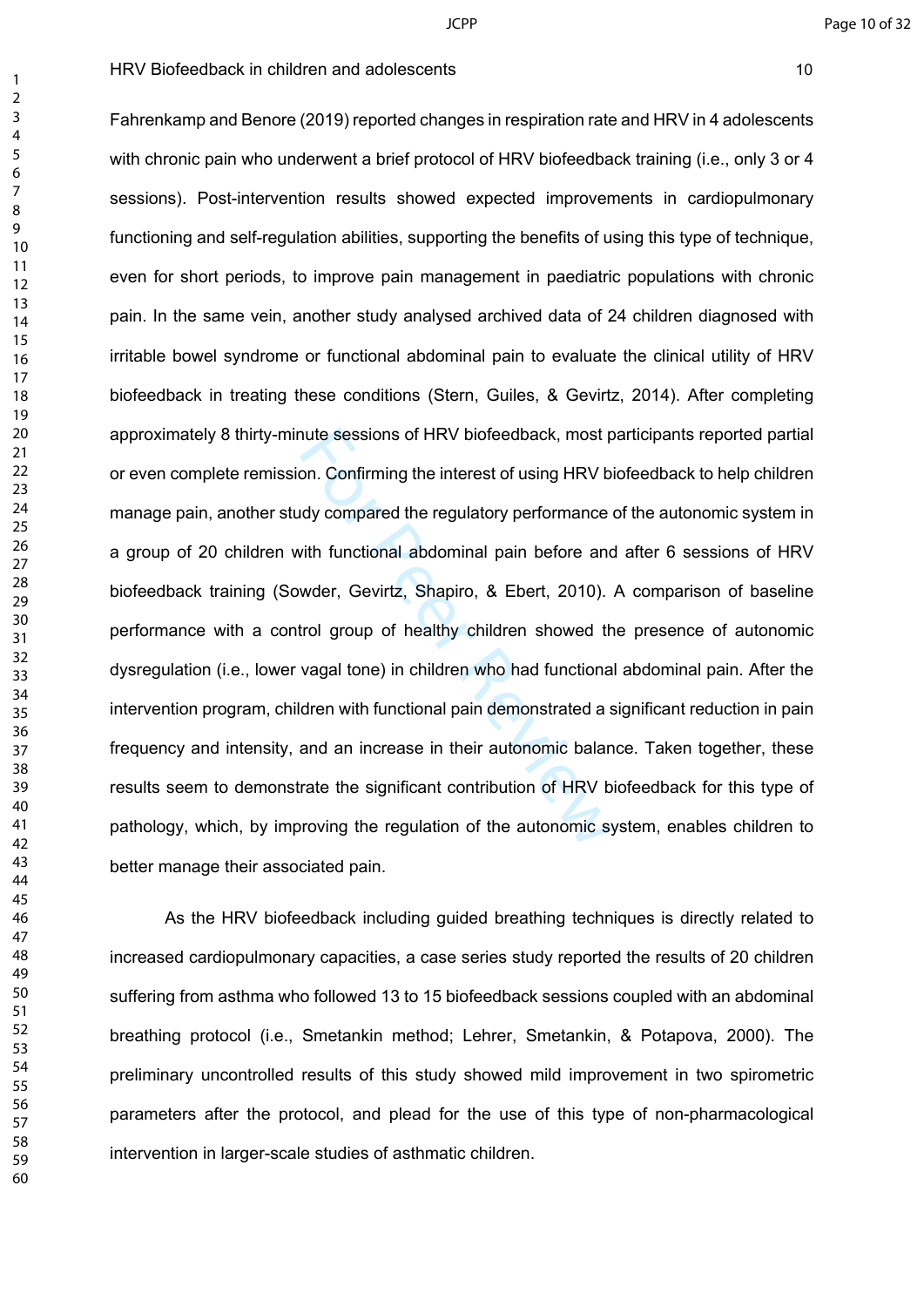$\mathbf{1}$  $\overline{2}$  $\overline{4}$  $\overline{7}$ 

#### HRV Biofeedback in children and adolescents 11 and 2008 11

eedback coupled with relaxation was teste<br>(Shockey et al., 2013). Compared to bald<br>reported a global decrease in their anxiet<br>excores were also observed, suggest<br>ildren to manage their procedural distress<br>ly autonomic dysr Like pain management programs, it has been suggested that attending biofeedback HRV sessions could be useful in helping children to cope with stress and anxiety, whether these are generated by external events (such as medically invasive procedures; Shockey et al., 2013), are associated with other physical conditions (Slutsker, Konichezky, & Gothelf, 2010), or are one of the core symptoms of various mental health disorders (Kenien, 2015; Knox et al., 2011; Mc Ausland & Addington, 2018; Pop-Jordanova, 2009; Thurstone & Lajoie, 2013). For example, children suffering from cancer undergo many painful and stressful invasive procedures. To determine whether HRV biofeedback could help them to cope, a 4 session intervention biofeedback coupled with relaxation was tested in a group of 12 children diagnosed with cancer (Shockey et al., 2013). Compared to baseline, children after the biofeedback intervention reported a global decrease in their anxiety level and improvements in their HRV coherence scores were also observed, suggesting that these combined interventions may help children to manage their procedural distress. By addressing two pivotal etiological factors, namely autonomic dysregulation and anticipatory anxiety, a case report study demonstrated the positive impact of HRV biofeedback in the treatment of a 13-year-old boy with cyclic vomiting syndrome not responding to medication (Slutsker et al., 2010). After 16 sessions combining psychoeducation, cognitive behavioural therapy and HRV biofeedback training, the patient had better HRV scores and was free of vomiting episodes even 4 months after the intervention.

Several studies have investigated the benefits of biofeedback HRV in groups of children with mental health disorders specifically characterized by high levels of stress and anxiety. A group of 24 children and adolescents aged between 9–17 who were referred for treatment of anxiety were assigned to either a game-based biofeedback group or a waiting list comparison group (Knox et al., 2011). The eight-session biofeedback intervention included psychoeducation and used computer-based gaming technology to teach and practice relaxation. Significant differences between the two groups were observed at post-test, the intervention group showing reduced anxiety and depression scores on standardized tests.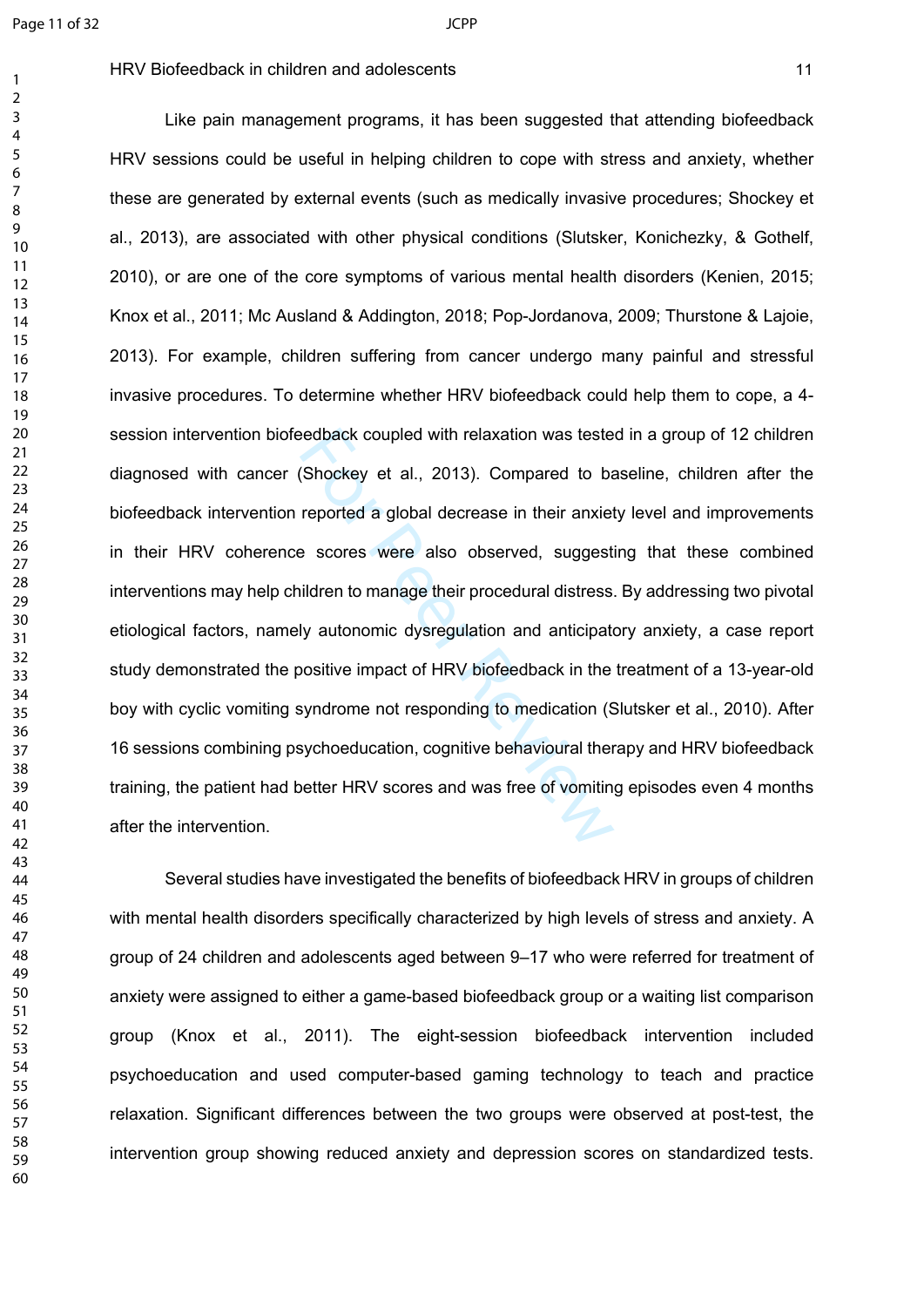Biofeedback-assisted relaxation training with a video game format thus appeared to be effective in reducing anxiety among children and adolescents. A similar HRV biofeedback intervention program with a 4-week trial was proposed to a group of 20 adolescents (aged from 13 to 22 years old) at a clinically high risk of psychosis (Mc Ausland & Addington, 2018). Postintervention results revealed significant changes in improving impaired tolerance to normal stress and dysphoric mood as well as in good overall adherence to treatment. However, no change in self-reported measures of anxiety and distress was observed. Although the effectiveness of the intervention was not fully established, HRV biofeedback constitutes a feasible treatment option to deal with anxiety symptoms in children and adolescents.

to deal with anxiety symptoms in children<br>
7, Pop-Jordanova (2009) attempted to<br>
HRV level in some common mental health<br>
before and after the completion of 15 biot<br>
ably in children with anxious phobic symptoms<br>
sive-compu In another study, Pop-Jordanova (2009) attempted to evaluate the impact of biofeedback sessions on HRV level in some common mental health disorders in children. HRV changes were measured before and after the completion of 15 biofeedback training sessions of 16 minutes each, notably in children with anxious phobic symptoms (n=15), somatoform problems (n=15), obsessive-compulsive manifestations (n=7), or conduct disorders (n=12). Interestingly, biofeedback training had a positive impact on most groups, with maximum HRV changes observed in children with obsessive-compulsive, conduct, and anxiety disorders. By using archival data, a recent study (Kenien, 2015) explored whether a self-induced state of coherence through HRV biofeedback specifically improved executive functions in a group of children (aged between 7 and 14 years old) with emotional disturbances. The intervention group (n=30) received 12 weeks of cardiac coherence training (20 sessions of 20 minutes), while the control group (n=30) did not receive any intervention. The children's executive functioning (i.e., inhibition, working memory, emotional control, and shifting) was assessed on a scale (i.e., Behaviour Rating Inventory of Executive Function; Gioia, Isquith, Guy, & Kenworthy, 2000) by their teachers 1 week before and 1 week after the intervention. For both groups, no statistically significant improvements in the four executive processes evaluated were reported after the intervention, suggesting that HRV biofeedback training did not have a direct impact on the executive abilities of children with severe emotional disorders. Finally, a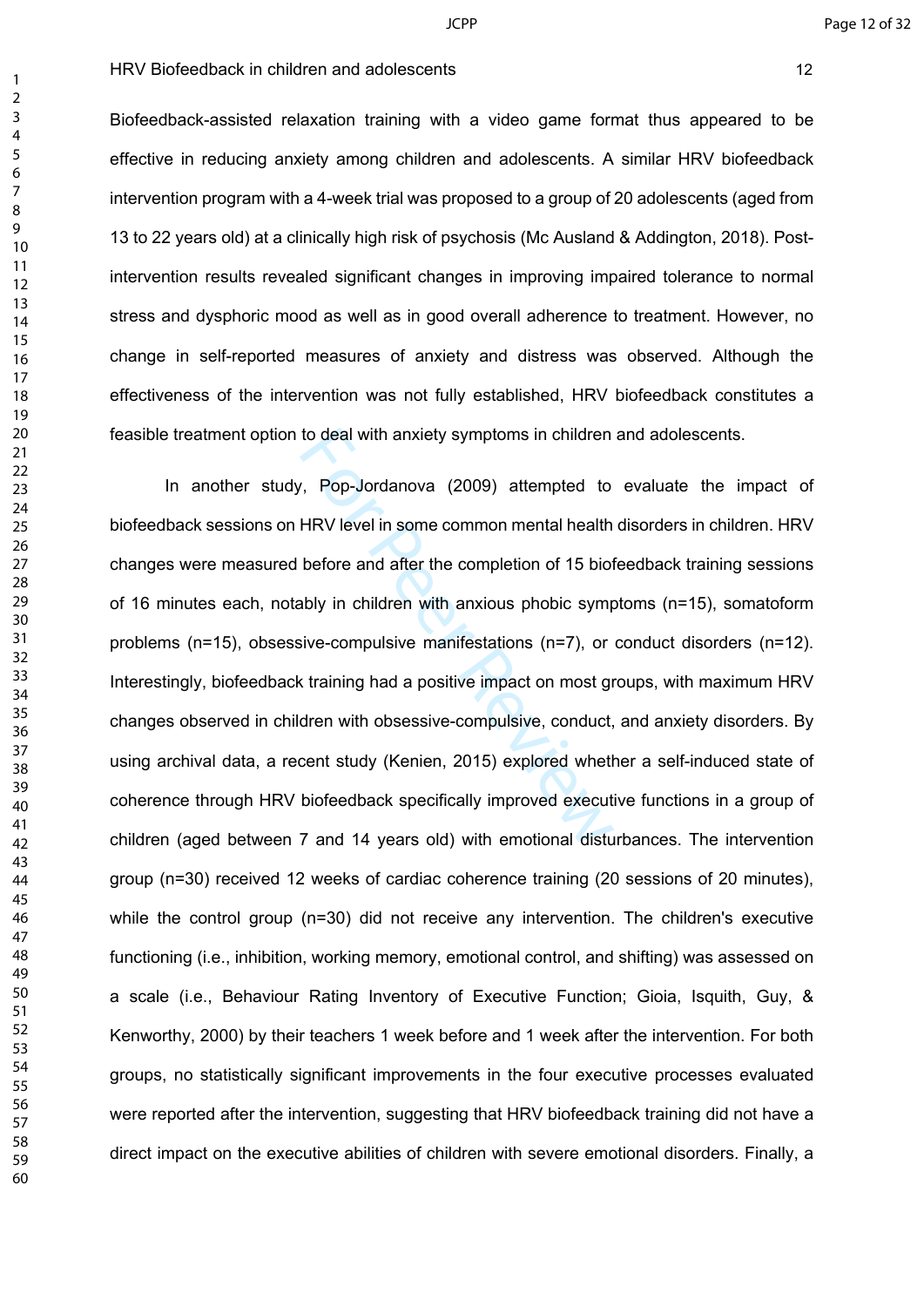$\mathbf{1}$ 

HRV Biofeedback in children and adolescents 13

case study by Thurstone and Lajoie (2013) investigated the contribution of HRV biofeedback in improving the treatment of an adolescent with substance abuse problems. In addition to his cognitive behavioural therapy sessions, the 17-year-old teenager was also invited to attend 6 sessions of 10-minute HRV biofeedback. While the pre-intervention patient's HRV tracing measures showed numerous irregularities, the post-intervention results showed an improved amplitude and coherence level, reflecting better functioning of the parasympathetic nervous system. Furthermore, he also reported a significantly lower perceived level of stress than his baseline level, indicating that he felt calmer and more confident. These preliminary results are encouraging for the complementary use of this type of training to improve substance abuse treatment in young patients.

plementary use of this type of training to<br>thats.<br>Studies investigated the benefits of HRV b<br>ural issues and/or learning disabilities<br>pared the contribution of HRV biofeedb<br>edback sessions, in a group of 15 childrer<br>terven Finally, a series of studies investigated the benefits of HRV biofeedback in children with developmental behavioural issues and/or learning disabilities. First, an uncontrolled experimental study compared the contribution of HRV biofeedback alone, as well as in combination with neurofeedback sessions, in a group of 15 children with autism (Goodman et al., 2018). The pre-post intervention differences showed significant improvements in emotional regulation and social behaviours in all children who received HRV biofeedback. In an attempt to find alternatives to classical pharmaceutical treatment, the benefit of therapeutic interventions including HRV biofeedback sessions has also been explored in several studies in children with attention-deficit/hyperactivity disorder (ADHD; Amon & Campbell, 2008; Groeneveld et al., 2019; Lloyd, Brett, & Wesnes, 2010; Pop-Jordanova, 2009). In a retrospective study (Groeneveld et al., 2019), the results of behavioural and physiological preand post-intervention evaluations of 39 adults and 100 children diagnosed with ADHD were compared. Participants benefited from a 30-minute session of combined neurofeedback and HRV biofeedback. Physiological parameters changed significantly after treatment, and both statistically and clinically meaningful improvements in ADHD symptoms were observed, suggesting that this type of combined intervention holds promise for treating symptoms of ADHD. In a study investigating the contribution of HRV biofeedback in several groups of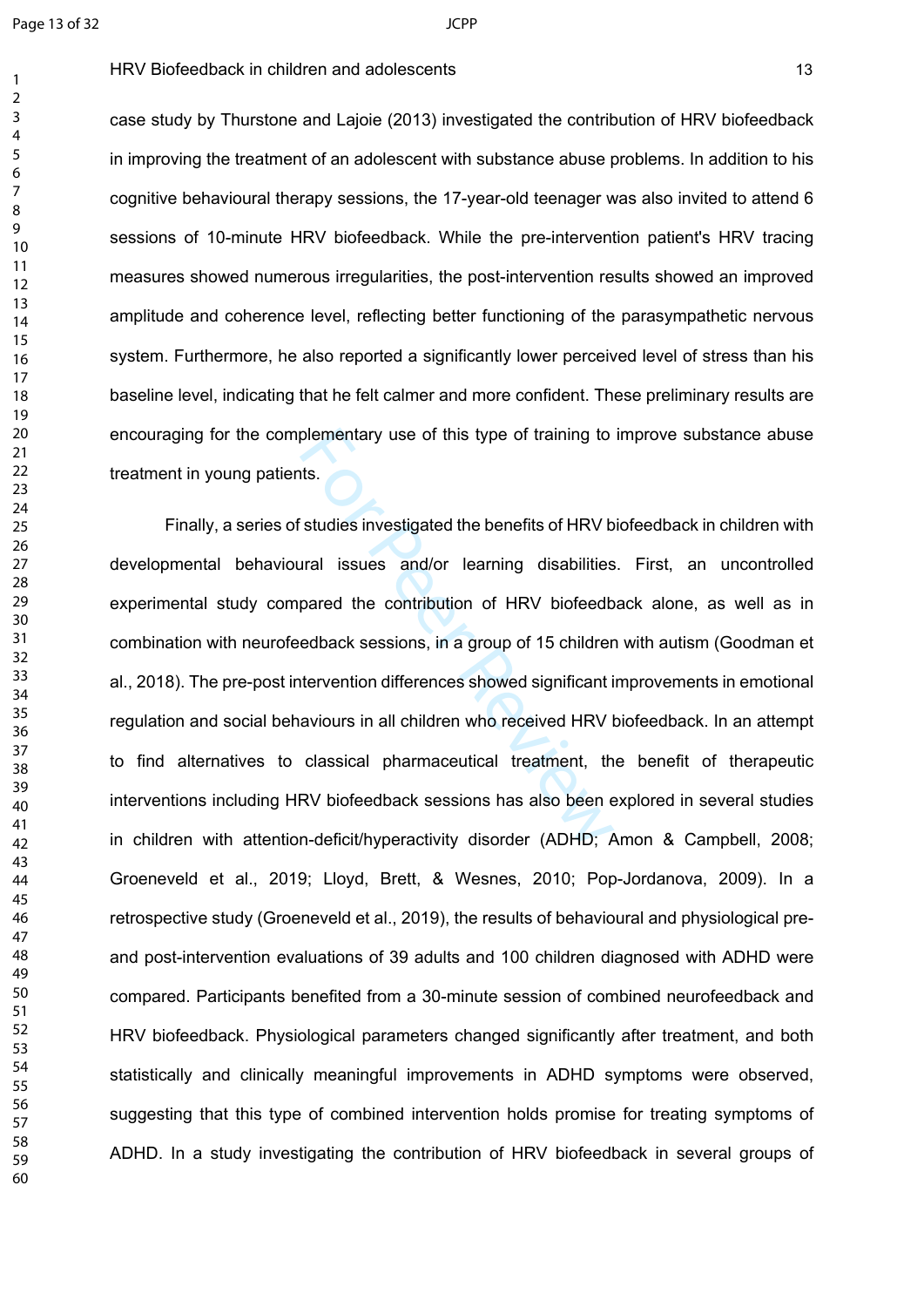children with different mental health disorders, Pop-Jordanova (2009) included a group of children with ADHD (n=10). However, after 15 training sessions, no significant change in physiological levels could be demonstrated in this group. Nevertheless, in two different controlled clinical trial studies (Amon & Campbell, 2008; Lloyd et al., 2010), HRV biofeedback therapy was also administered to children with ADHD. The first study focused on the benefits of HRV biofeedback at behavioural level, measured by online questionnaires completed by parents at different phases of the intervention (i.e., pre-intervention, after 1 month, after 2 months, and post-intervention). The second study investigated both behavioural and cognitive changes induced by this type of intervention by evaluating children's performance. Together, these studies demonstrated significant improvements in both behaviour and cognitive functioning after the intervention, suggesting that therapy based on HRV biofeedback is beneficial in children with ADHD.

#### **4. Discussion**

type of intervention by evaluating childrer<br>ated significant improvements in both<br>ervention, suggesting that therapy based<br>ADHD.<br>widely and efficiently used in adults (for r<br>0), HRV biofeedback to improve stress ar<br>remains While it has been widely and efficiently used in adults (for reviews, see Goessl et al., 2017; Lehrer et al., 2020), HRV biofeedback to improve stress and/or pain management in children and adolescents remains has been largely unexplored until now. The objective of this systematic review was to identify studies that have used HRV protocols either alone or in combination with other therapies, as well as to evaluate their usefulness and effectiveness in children and adolescents. Based on the findings, suggestions will be made to propose avenues for future research and to recommend clear and comprehensive guidelines for the clinical application of HRV biofeedback protocols in therapeutic interventions in order to obtain optimal results.

Overall, all 18 studies but one (Kenien, 2015) showed the positive contribution of HRV biofeedback sessions in children and adolescents. When they were implemented in a school or sports setting with healthy children (Bradley et al., 2010; Dziembowska et al., 2016; McCraty et al., 1999), the adaptation of physiological responses was better and with a lower level of test anxiety, suggesting that the emotional self-regulation capacities of the participants had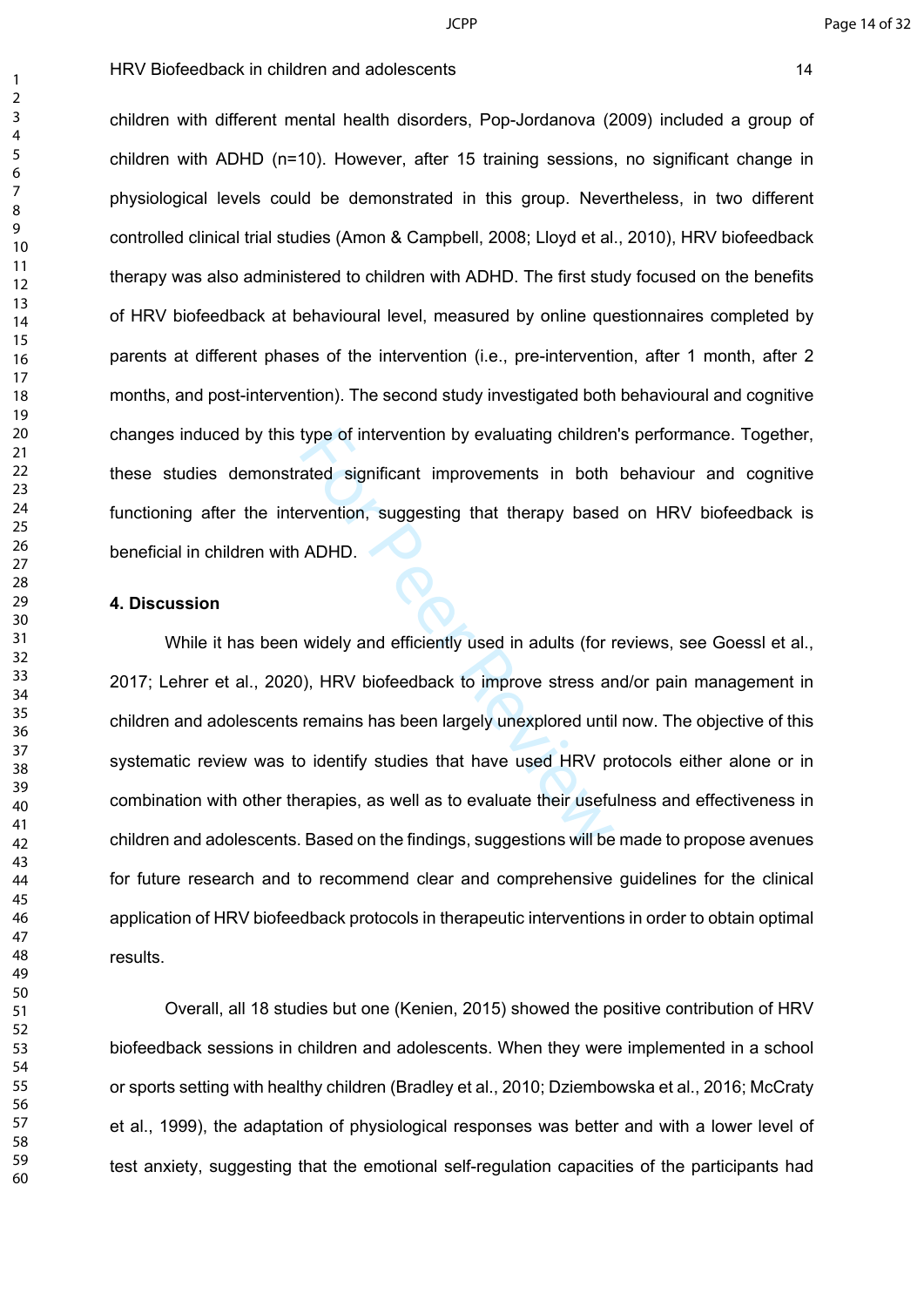$\mathbf{1}$  $\overline{2}$  $\overline{4}$  $\overline{7}$ 

Frem the technique after a few coachinour contrined after a few coachinour divided consequences occurring very quick<br>sisions; Fahrenkamp & Benore, 2019; Sho<br>s cost-effective, totally safe and non-invas<br>pharmaceutical or ps improved. In a clinical context with children who had physical and/or mental health disorders, HRV biofeedback helped to (1) improve several symptoms, (2) reduce disruptive behaviours, (3) enhance autonomic and emotional self-regulation, (4) reduce self-reported anxiety and pain levels, and (5) improve cognitive functioning. Children as young as 5 years old were able to synchronize their breathing rhythm, to understand the principles of biofeedback, and to learn to control the modulation of their physiological and emotional responses. In addition, they were able to reproduce the techniques and use them when faced with new stressful situations. Globally, this type of intervention appears to be easy to set up, even in a clinical or school context. Children quickly learn the technique after a few coaching sessions, with positive behavioural and physiological consequences occurring very quickly, even after only a few sessions (e.g., 4 or 5 sessions; Fahrenkamp & Benore, 2019; Shockey et al., 2013). Finally, this type of intervention is cost-effective, totally safe and non-invasive, completely compatible and complementary with pharmaceutical or psychological treatments already set up, and the benefits seem to be generalized and long-lasting, with some changes still observed 6 months after the intervention ended.

While all these findings are very encouraging regarding the therapeutic potential of HRV biofeedback interventions, most of these studies suffered from significant methodological limitations, as demonstrated by the results of our quality assessment (Supplementary Table 1). First, only 10 studies had a control group and matching with the experimental group on demographic data was not always performed. In most cases, the control group did not receive any intervention at all, with only one study using an active placebo (Lloyd et al., 2010) and one using a waiting list (Knox et al., 2011). Consequently, many observed benefits of HRV biofeedback interventions might be the consequence of uncontrolled factors. For example, the mere presence of an active intervention whatever its HRV content may have played a major role in promoting well-being and reducing stress. Second, most studies had limited sample sizes and very few used randomization to select their samples. The findings are therefore difficult to generalize, so larger, double-blind, randomized, better controlled studies are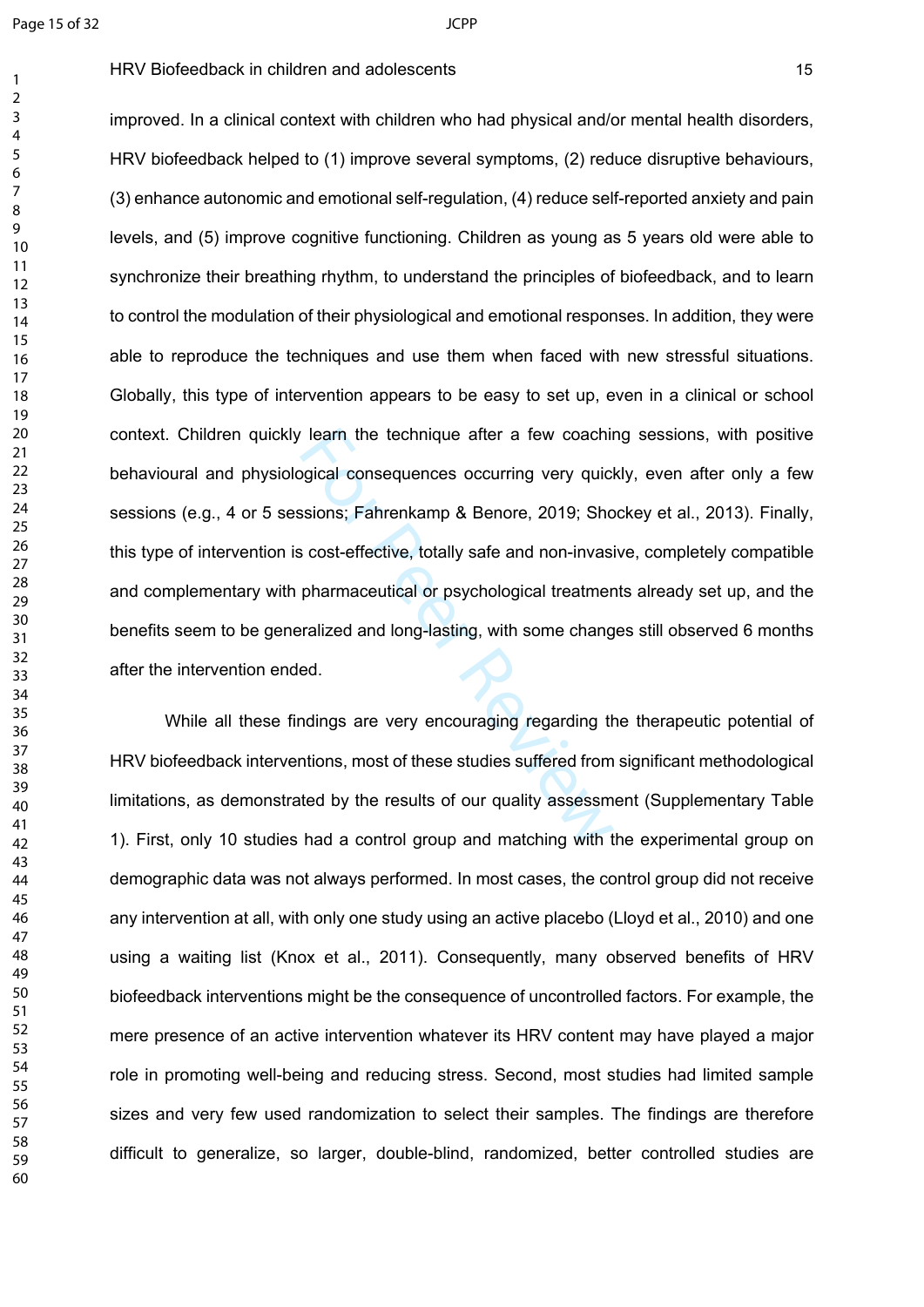re combined, it is no longer possible to ide<br>ons, and the contribution of HRV biofeedba<br>of HRV biofeedback, pre- and post-int<br>ures consisted mostly of self-reported q<br>vations provided by parents and teachers<br>biased measure required. Third, while most studies used validated software and equipment to perform the HRV measurements and biofeedback sessions (often the emWave system developed by Heartmath), the protocols for applying the sessions differed greatly from one study to another. The number and duration of sessions varied, as did their frequency. Fourth, some studies used HRV biofeedback alone, while others combined it with relaxation or breathing exercises or even more traditional cognitive and behavioural therapy sessions. This lack of standardization of intervention protocols again hampers the generalization of the results and prevents the establishment of clear guidelines for clinicians using this technique. Moreover, when therapeutic approaches are combined, it is no longer possible to identify the respective impact of the different interventions, and the contribution of HRV biofeedback in particular. Finally, to demonstrate the impact of HRV biofeedback, pre- and post-intervention measures were compared. These measures consisted mostly of self-reported questionnaires, with a few studies also using observations provided by parents and teachers. Only one study included more objective and less biased measures (i.e., neuropsychological standardized tests; Lloyd et al., 2010), particularly to quantify the modulation of cognitive functions, and not all studies confirmed through online physiological measurements that biofeedback had a direct impact on the level of HRV.

Considering all these limitations, future experimental studies should adopt betterdefined and controlled protocols to confirm definitively and validly the efficiency of HRV biofeedback in children and adolescents. Future studies should, therefore, include larger samples selected using conventional randomization methods, and an active control group matched at baseline for relevant variables, ideally with a staggered schedule including them in a waiting list system, or with other alternative placebo interventions. Precise, standardized physiological measurements during biofeedback sessions should be performed to ensure that children are adherent and sensitive to this type of intervention. In addition, more objective and quantitative measurements (e.g., neuropsychological tests, experimental tasks), not just selfreported ones, should be used to confirm the beneficial effects of biofeedback sessions on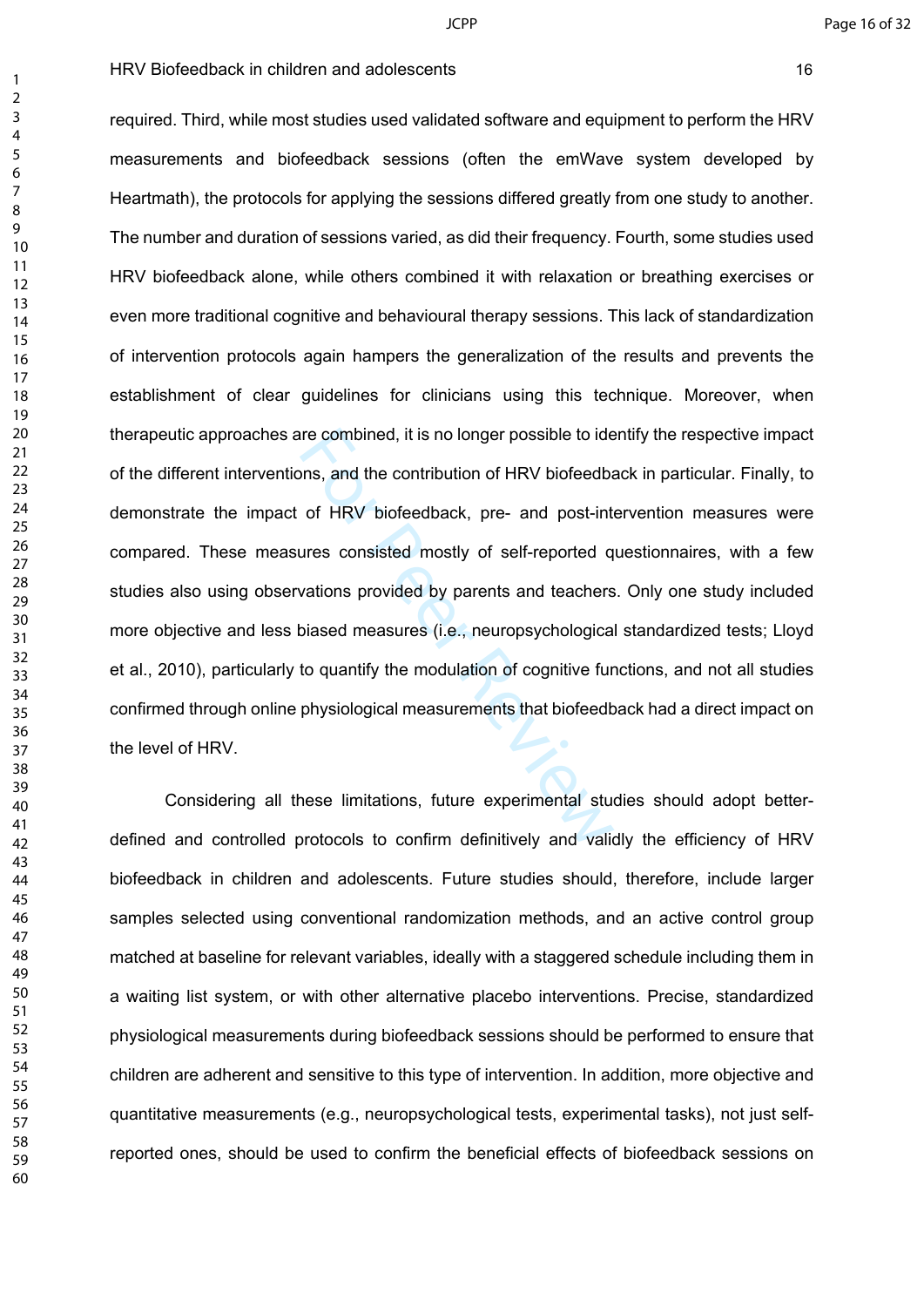#### HRV Biofeedback in children and adolescents 17 and 17 and 17 and 17 and 17 and 17 and 17 and 17 and 17 and 17 and 17 and 17 and 17 and 17 and 17 and 17 and 17 and 17 and 17 and 17 and 17 and 17 and 17 and 17 and 17 and 17

cognitive and affective functioning. Finally, if HRV biofeedback is applied in combination with other therapeutic approaches (e.g., relaxation, cognitive behavioural therapy), it will be important to include groups receiving only these approaches, in order to isolate the specific effects of each.

IRV biofeedback interventions? As dem<br>years old can benefit from this type of s<br>oositive consequences both for healthy c<br>alth disorders. When HRV biofeedback is<br>prove stress and concentration regulation<br>onal disorders (e.g Although experimental validation remains necessary, the promising results observed following the use of HRV biofeedback in the various studies identified in this systematic review prompt us to formulate a series of clinical recommendations representing the foundations of future guidelines to be applied systematically for the use of this type of intervention. Firstly, who can benefit from HRV biofeedback interventions? As demonstrated in the selected studies, children from 5 years old can benefit from this type of session. Interestingly, HRV biofeedback can have positive consequences both for healthy children and children with physical and/or mental health disorders. When HRV biofeedback is applied in a clinical setting, it has been shown to improve stress and concentration regulation in patients suffering from either anxiety and emotional disorders (e.g., phobia, psychosis) or behavioural and learning disorders (e.g., ADHD, autism). In addition, it can also help in the management of anxiety and/or pain induced by other physical pathologies requiring frequent and invasive tests or interventions (e.g., cancer, functional abdominal pain). Secondly, how can HRV biofeedback be optimally applied? To achieve significant positive effects, the various studies used a protocol with an average of 6 to 15 sessions, at a rate of 1 to 2 sessions per week. Each session lasted about 20 minutes and was often accompanied by breathing and/or relaxation exercises, as well as psycho-educational advice. Equipped with an HRV sensor, children could generally visualize their physiological parameters on a computer screen and learn how to modulate them through video game-based exercises. In addition to arousing children's interest and giving a playful aspect to the breathing exercise, the use of this type of video game seems to promote the learning of regulation techniques and improve compliance with treatment. Furthermore, studies have reported the presence of even greater benefits when children tend to naturally exercise while at home and when parents fully participate in the intervention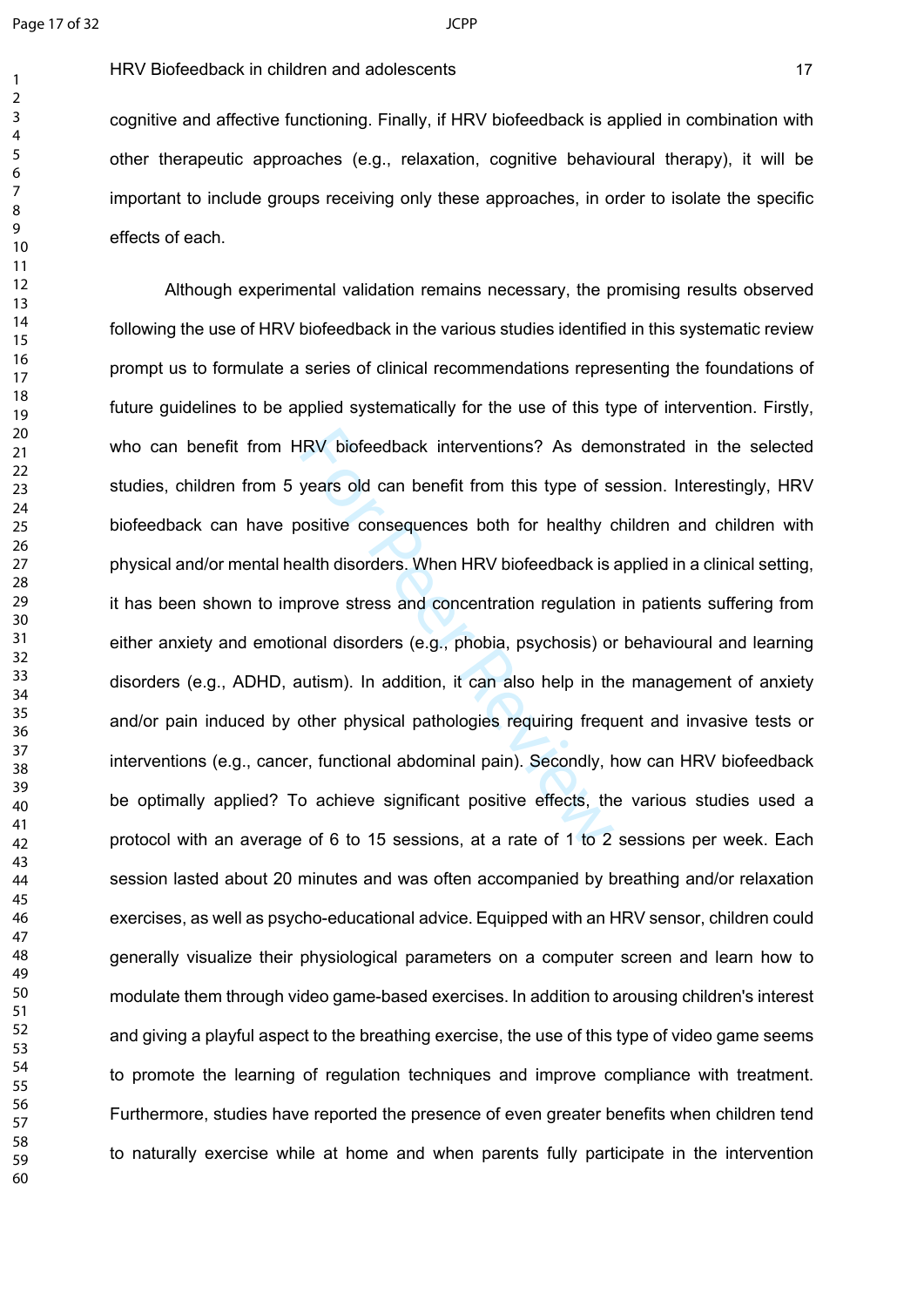program by exercising with their children. Finally, in a clinical context, we advise proposing HRV biofeedback interventions in combination with more traditional drug and/or therapeutic treatments. HRV biofeedback sessions are not time-consuming and do not have any disruptive effects, making them an ideal complement to other therapeutic approaches.

entified requiring replication of these real dentified requiring replication of these real promising results observed to date pay and the pay and the pay and proposition of the short and midterm. In conclusion, this systematic review demonstrates the feasibility of HRV biofeedback interventions in children and adolescents and highlights the substantial benefits provided by it on a variety of physical, behavioural, and cognitive problems. Although methodological limitations have been identified requiring replication of these results in more controlled experimental studies, the promising results observed to date pave the way for this type of intervention in clinical and/or school settings. The development of integrated portable solutions combining biofeedback on physiological parameters and breathing exercises, and allowing easy and autonomous use by children wherever and whenever they wish, would be a most appreciable objective in the short and midterm.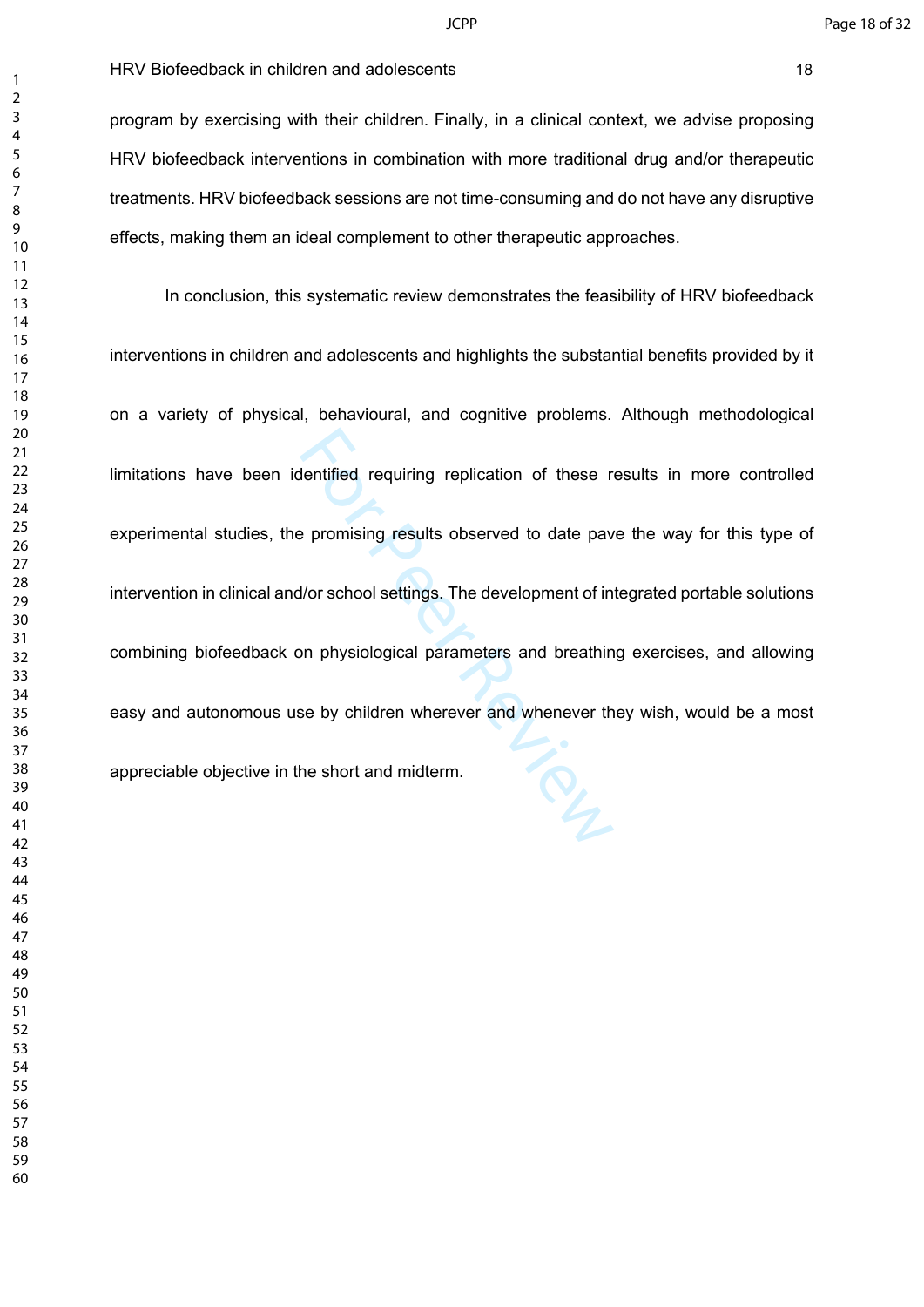$\mathbf{1}$ 

HRV Biofeedback in children and adolescents 19

### **Acknowledgements**

NV is a senior research associate at the Fund for Scientific Research (F.R.S.-FNRS, Belgium). VD is funded by the Service public de Wallonie - Économie, Emploi, Recherche (SPWEER, Belgium). The authors report no conflict of interest.

For Per Ferrier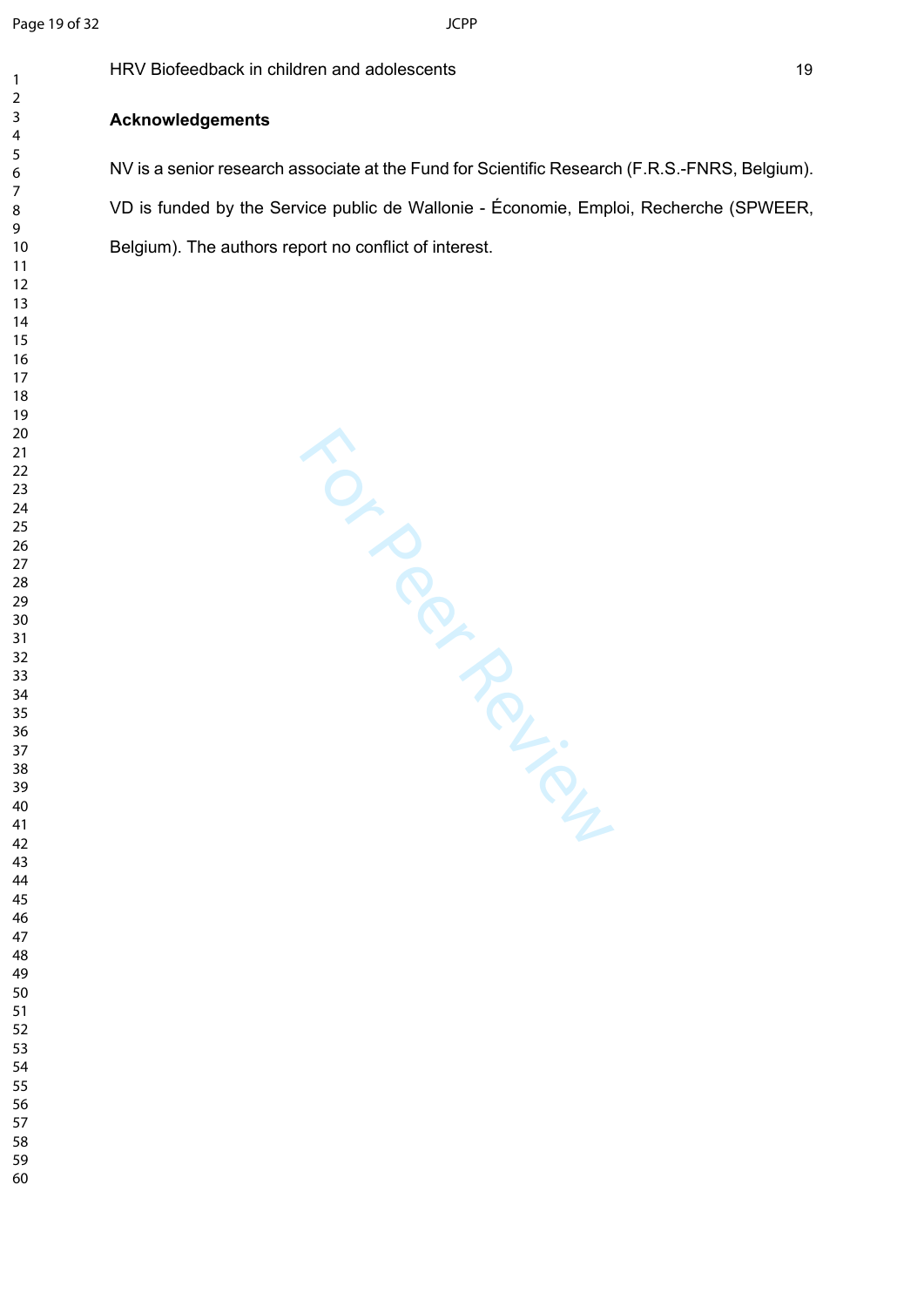## **Bibliography**

Amon, K. L., & Campbell, A. (2008). Can Children with AD/HD Learn Relaxation and Breathing Techniques through Biofeedback Video Games? Australian Journal of Educational & Developmental Psychology, 8, 72-84.

Attanasio, V., Andrasik, F., Burke, E., Blake, D., Kabela, E., & McCarran, M. (1985). Clinical issues in utilizing biofeedback with children. Clinical Biofeedback & Health: An International Journal, 8(2), 134-141.

reviewing the process of the properties of the physiological measures. Applied Psychoph<br>physiological measures. Applied Psychoph<br>P. P. R. (2018). Adding HRV biofeedback to<br>improves the treatment of major depress<br>ogy, 131, Bradley, R. T., McCraty, R., Atkinson, M., Tomasino, D., Daugherty, A., & Arguelles, L. (2010). Emotion self-regulation, psychophysiological coherence, and test anxiety: results from an experiment using electrophysiological measures. Applied Psychophysiology and Biofeedback, 35(4), 261-283.

Caldwell, Y. T., & Steffen, P. R. (2018). Adding HRV biofeedback to psychotherapy increases heart rate variability and improves the treatment of major depressive disorder. International Journal of Psychophysiology, 131, 96–101.

Culbert, T. P., Kajander, R. L., & Reaney, J.B. (1996). Biofeedback with children and adolescents: clinical observations and patient perspectives. Journal of developmental and behavioral pediatrics: JDBP, 17(5), 342-350.

Dziembowska, I., Izdebski, P., Rasmus, A., Brudny, J., Grzelczak, M., & Cysewski, P. (2016). Effects of heart rate variability biofeedback on EEG alpha asymmetry and anxiety symptoms in male athletes: A pilot study. Applied psychophysiology and biofeedback, 41(2), 141-150.

Fabes, R. A., & Eisenberg, N. (1997). Regulatory control and adults' stress-related responses to daily life events. Journal of personality and social psychology, 73(5), 1107.

Fahrenkamp, A., & Benore, E. (2019). The role of heart rate variability biofeedback in pediatric chronic pain rehabilitation: A case series design. Clinical Practice in Pediatric Psychology, 7(4), 358.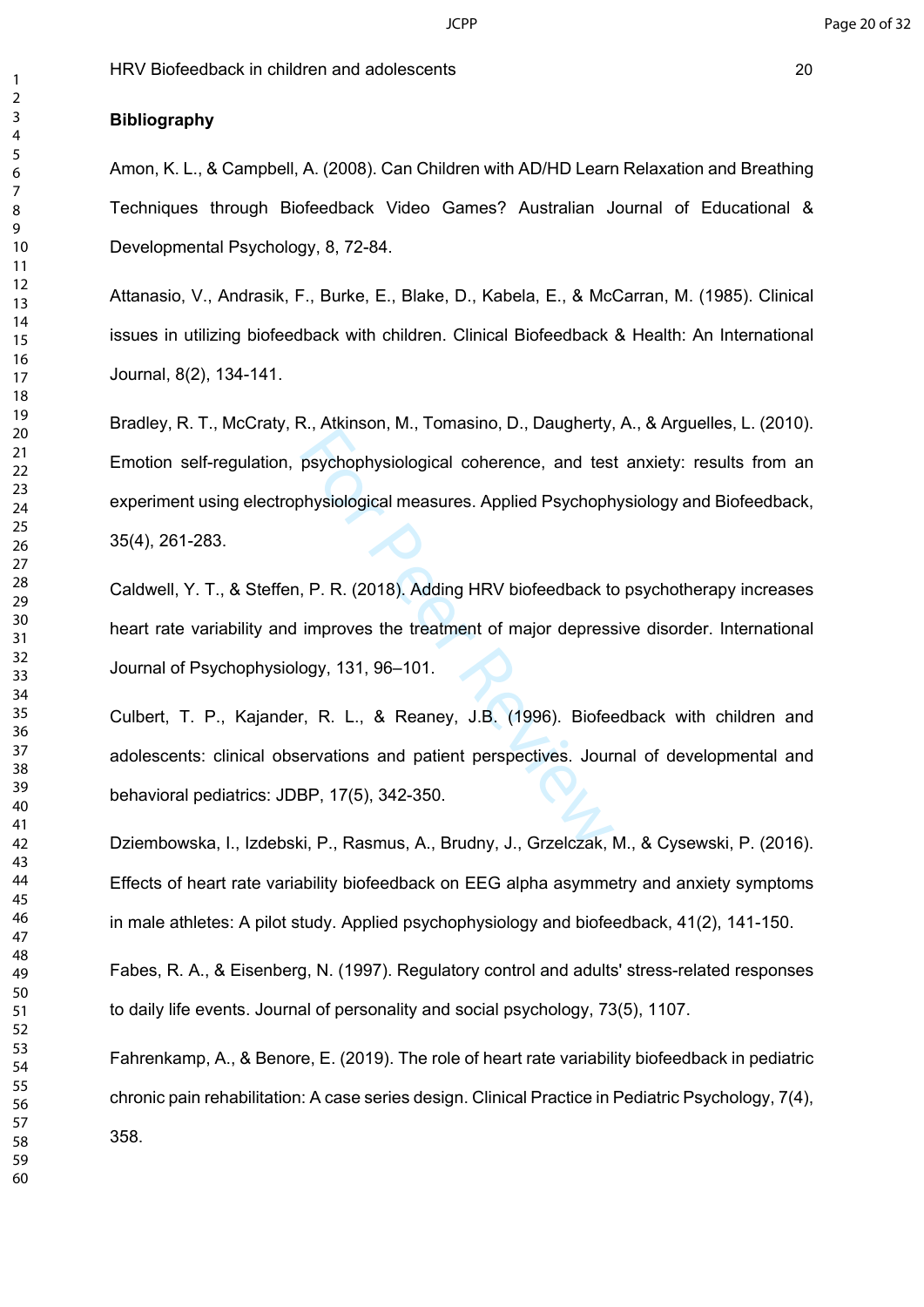Gioia, G., Isquith, P. K., Guy, S. C., & Kenworthy, L. (2000). Reviewed by Baron, I.S. "Test Review: Behavior Rating Inventory of Executive Function". Child Neuropsychology. 6 (3), 235- 238.

Goessl, V. C., Curtiss, J. E., & Hofmann, S. G. (2017). The effect of heart rate variability biofeedback training on stress and anxiety: a meta-analysis. Psychological medicine, 47(15), 2578-2586.

Goodman, M. S., Castro, N., Sloan, M., Sharma, R., Widdowson, M., Herrera, E., & Pineda, J. A. (2018). A neurovisceral approach to autism: Targeting self-regulation and core symptoms using neurofeedback and biofeedback. NeuroRegulation, 5(1), 9-9.

biofeedback. NeuroRegulation, 5(1), 9-9.<br>enga, A. M., Heidelberg, R. C., Martin, R. E<br>(2019). Z-score neurofeedback and heart<br>symptoms of attention-deficit/hyperactivity<br>vsiology and biofeedback, 44(4), 291-308.<br>mpact of C Groeneveld, K. M., Mennenga, A. M., Heidelberg, R. C., Martin, R. E., Tittle, R. K., Meeuwsen, K. D., ... & White, E. K. (2019). Z-score neurofeedback and heart rate variability training for adults and children with symptoms of attention-deficit/hyperactivity disorder: A retrospective study. Applied psychophysiology and biofeedback, 44(4), 291-308.

Kenien, N. (2015). The Impact of Cardiac Coherence on Executive Functioning in Children with Emotional Disturbances. Global advances in health and medicine, 4(2), 25-29.

Knox, M., Lentini, J., Cummings, T. S., McGrady, A., Whearty, K., & Sancrant, L. (2011). Game-based biofeedback for paediatric anxiety and depression. Mental health in family medicine, 8(3), 195.

Lehrer, P. M. (2007). Biofeedback training to increase heart rate variability. Principles and practice of stress management, 3, 227-248.

Lehrer, P. M. (2018). Heart rate variability biofeedback and other psychophysiological procedures as important elements in psychotherapy. International Journal of Psychophysiology, 131, 89-95.

Lehrer, P., Kaur, K., Sharma, A., Shah, K., Huseby, R., Bhavsar, J., & Zhang, Y. (2020). Heart Rate Variability Biofeedback Improves Emotional and Physical Health and Performance: A Systematic Review and Meta-Analysis. Applied psychophysiology and biofeedback.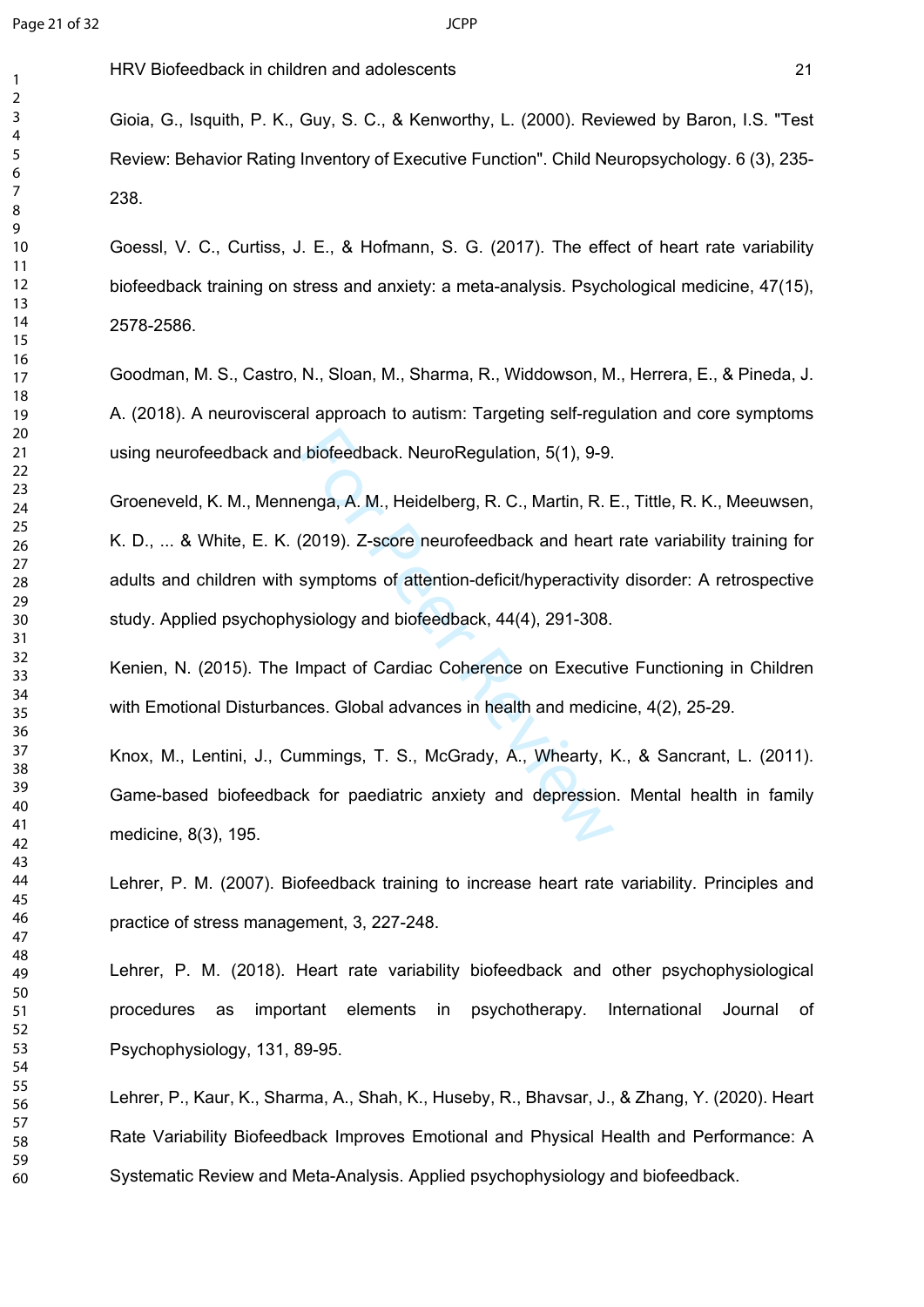Lehrer, P., Smetankin, A., & Potapova, T. (2000). Respiratory sinus arrhythmia biofeedback therapy for asthma: A report of 20 unmedicated pediatric cases using the Smetankin method. Applied psychophysiology and biofeedback, 25(3), 193-200.

Leyro, T. M., Buckman, J. F., & Bates, M. E. (2019). Theoretical implications and clinical support for heart rate variability biofeedback for substance use disorders. Current Opinion in Psychology, 30, 92-97.

Liberati, A., Altman, D. G., Tetzlaff, J., Mulrow, C., Gøtzsche, P. C., Ioannidis, J. P., ... & Moher, D. (2009). The PRISMA statement for reporting systematic reviews and meta-analyses of studies that evaluate health care interventions: explanation and elaboration. Annals of internal medicine, 151(4), W-65.

Lloyd, A., Brett, D., & Wesnes, K. (2010). Coherence training in children with attention-deficit hyperactivity disorder: cognitive functions and behavioral changes. Alternative Therapies in Health & Medicine, 16(4).

McAusland, L., & Addington, J. (2018). Biofeedback to treat anxiety in young people at clinical high risk for developing psychosis. Early intervention in psychiatry, 12(4), 694-701.

Ith care interventions: explanation and elal<br>
senes, K. (2010). Coherence training in ch<br>
ognitive functions and behavioral changes<br>
.<br>
.<br>
.<br>
.<br>
.<br>
.<br>
.<br>
Tomasino, D., Goelitz, J., & Mayrovitz, H<br>
gement skills course on p McCraty, R., Atkinson, M., Tomasino, D., Goelitz, J., & Mayrovitz, H. N. (1999). The impact of an emotional self-management skills course on psychosocial functioning and autonomic recovery to stress in middle school children. Integrative Physiological and Behavioral Science, 34(4), 246-268.

McCraty, R., & Shaffer, F. (2015). Heart rate variability: new perspectives on physiological mechanisms, assessment of self-regulatory capacity, and health risk. Global advances in health and medicine, 4(1), 46-61.

Moher, D., Liberati, A., Tetzlaff, J., Altman, D. G., & Prisma Group. (2009). Preferred reporting items for systematic reviews and meta-analyses: the PRISMA statement. PLoS med, 6(7), e1000097.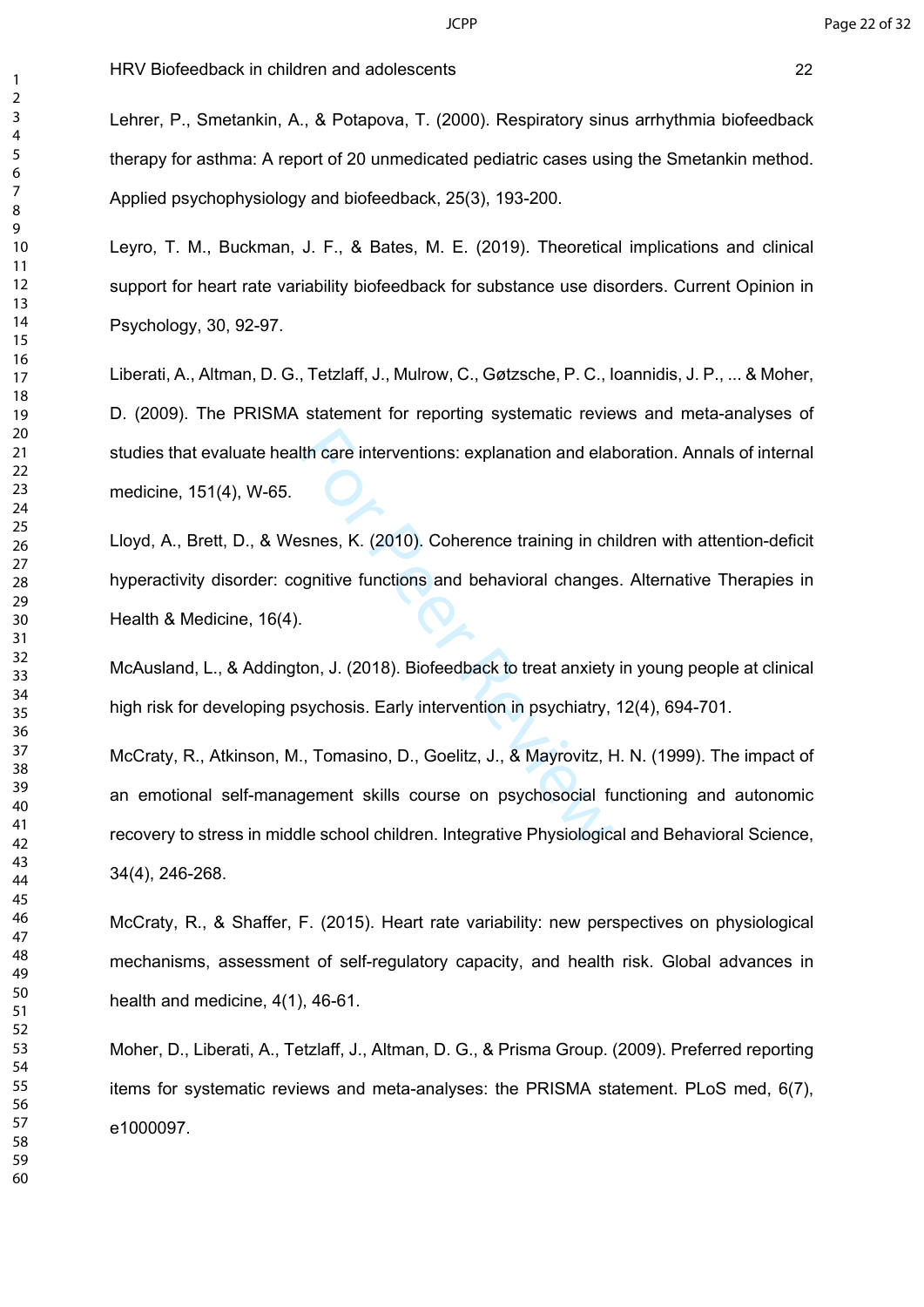$\mathbf{1}$ 

HRV Biofeedback in children and adolescents 23

Paul, M., & Garg, K. (2012). The effect of heart rate variability biofeedback on performance psychology of basketball players. Applied Psychophysiology and Biofeedback, 37(2), 131– 144. https://doi.org/10.1007/s1048 4-012-9185-2.

Pop-Jordanova, N. (2009). Heart rate variability in the assessment and biofeedback training of common mental health problems in children. Medical Archives, 63(5), 248-252.

Prinsloo, G. E., Derman, W. E., Lambert, M. I., & Rauch, H. G. (2013). The effect of a single episode of short duration heart rate variability biofeedback on measures of anxiety and relaxation states. International Journal of Stress Management, 20(4), 391.

I. L., & Derman, W. E. (2014). A brief revi<br>biofeedback in sports, exercise, and rel<br>dicine, 42(2), 88-99.<br>asik, F. (Eds.). (2017). Biofeedback: A pr<br>Mouster, Y., & Goudemand, M. (2009). La<br>psychiatrie [Heart rate variabil Prinsloo, G. E., Rauch, H. L., & Derman, W. E. (2014). A brief review and clinical application of heart rate variability biofeedback in sports, exercise, and rehabilitation medicine. The Physician and sports medicine, 42(2), 88-99.

Schwartz, M. S., & Andrasik, F. (Eds.). (2017). Biofeedback: A practitioner's guide. Guilford Publications.

Servant, D., Logier, R., Mouster, Y., & Goudemand, M. (2009). La variabilité de la fréquence cardiaque. Intérêts en psychiatrie [Heart rate variability. Applications in psychiatry]. L'Encéphale: Revue de psychiatrie clinique biologique et thérapeutique, 35(5), 423-428.

Shockey, D. P., Menzies, V., Glick, D. F., Taylor, A. G., Boitnott, A., & Rovnyak, V. (2013). Preprocedural distress in children with cancer: An intervention using biofeedback and relaxation. Journal of Pediatric Oncology Nursing, 30(3), 129-138.

Slutsker, B., Konichezky, A., & Gothelf, D. (2010). Breaking the cycle: cognitive behavioral therapy and biofeedback training in a case of cyclic vomiting syndrome. Psychology, Health & Medicine, 15(6), 625-631.

Sowder, E., Gevirtz, R., Shapiro, W., & Ebert, C. (2010). Restoration of vagal tone: a possible mechanism for functional abdominal pain. Applied psychophysiology and biofeedback, 35(3), 199-206.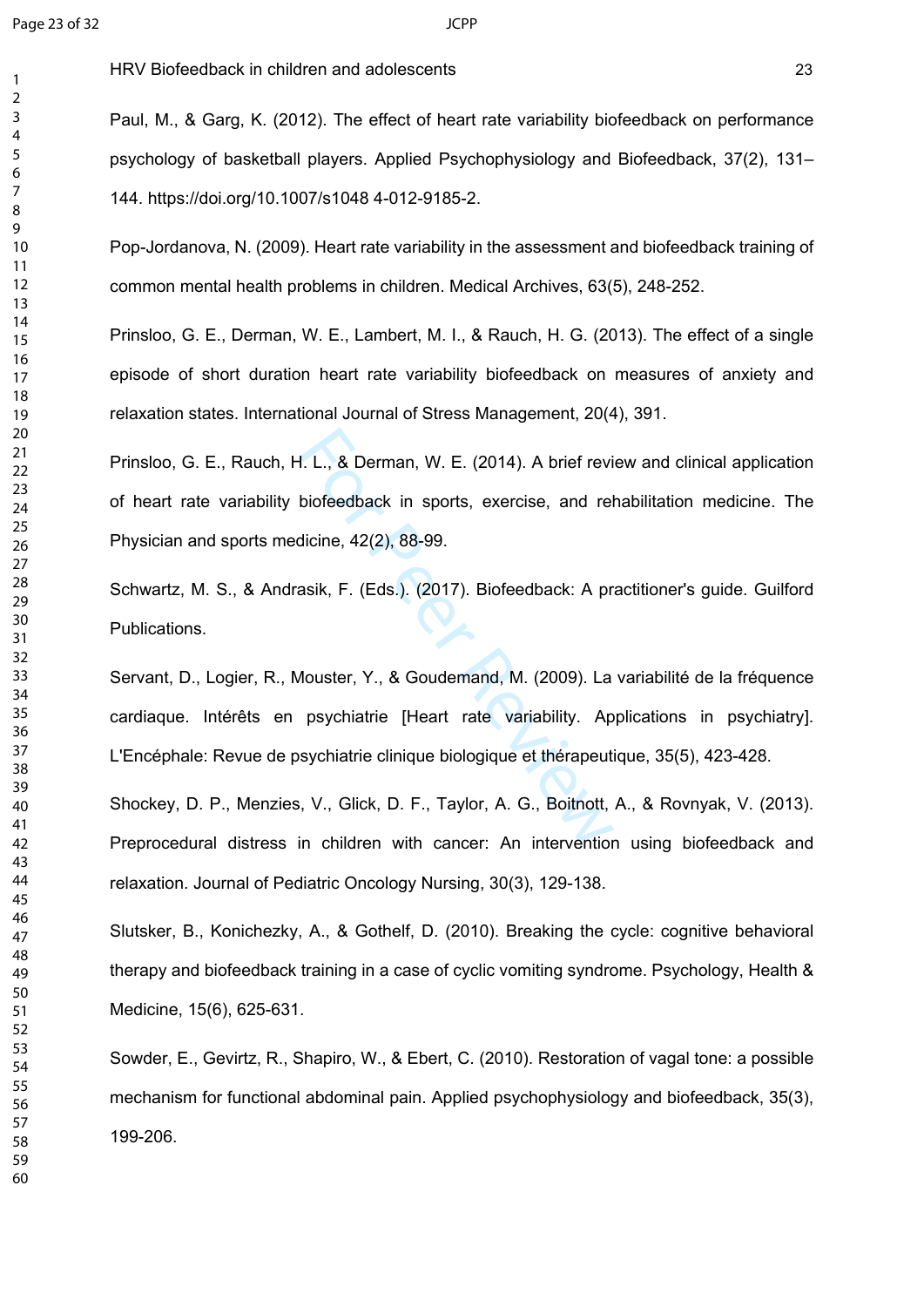Stern, M. J., Guiles, R. A., & Gevirtz, R. (2014). HRV biofeedback for pediatric irritable bowel syndrome and functional abdominal pain: A clinical replication series. Applied psychophysiology and biofeedback, 39(3-4), 287-291.

Sutarto, A. P., Wahab, M. N., & Zin, N. M. (2013). Effect of biofeedback training on operator's cognitive performance. Work, 44(2), 231–243. https://doi.org/10.3233/wor-12149 9.

Tan, G., Dao, T.K., Farmer, L., Sutherland, R.J., & Gevirtz, R. (2011). Heart rate variability (HRV) and posttraumatic stress disorder (PTSD): a pilot study. Applied Psychophysiology and Biofeedback, 36, 27–35.

Thayer, J. F., Åhs, F., Fredrikson, M., Sollers III, J. J., & Wager, T. D. (2012). A meta-analysis of heart rate variability and neuroimaging studies: implications for heart rate variability as a marker of stress and health. Neuroscience & Biobehavioral Reviews, 36(2), 747-756.

Thurstone, C., & Lajoie, T. (2013). Heart Rate Variability Biofeedback in Adolescent substance Abuse treatment. Global advances in health and medicine, 2(1), 22-23.

edrikson, M., Sollers III, J. J., & Wager, T. I<br>nd neuroimaging studies: implications for<br>lth. Neuroscience & Biobehavioral Review<br>. (2013). Heart Rate Variability Biofeedbac<br>advances in health and medicine, 2(1), 22<br>leath Wells, R., Outhred, T., Heathers, J. A., Quintana, D. S., & Kemp, A. H. (2012). Matter over mind: A randomised-controlled trial of single-session biofeedback training on performance anxiety and heart rate variability in musicians. PLoS ONE, 7(10), e46597. https://doi.org/10.1371/journ al.pone.00465 97.

Wheat, A. L., & Larkin, K. T. (2010). Biofeedback of heart rate variability and related physiology: A critical review. Applied psychophysiology and biofeedback, 35(3), 229-242.

Yu, B., Funk, M., Hu, J., Wang, Q., & Feijs, L. (2018). Biofeedback for everyday stress management: a systematic review. Frontiers in ICT, 5, 23.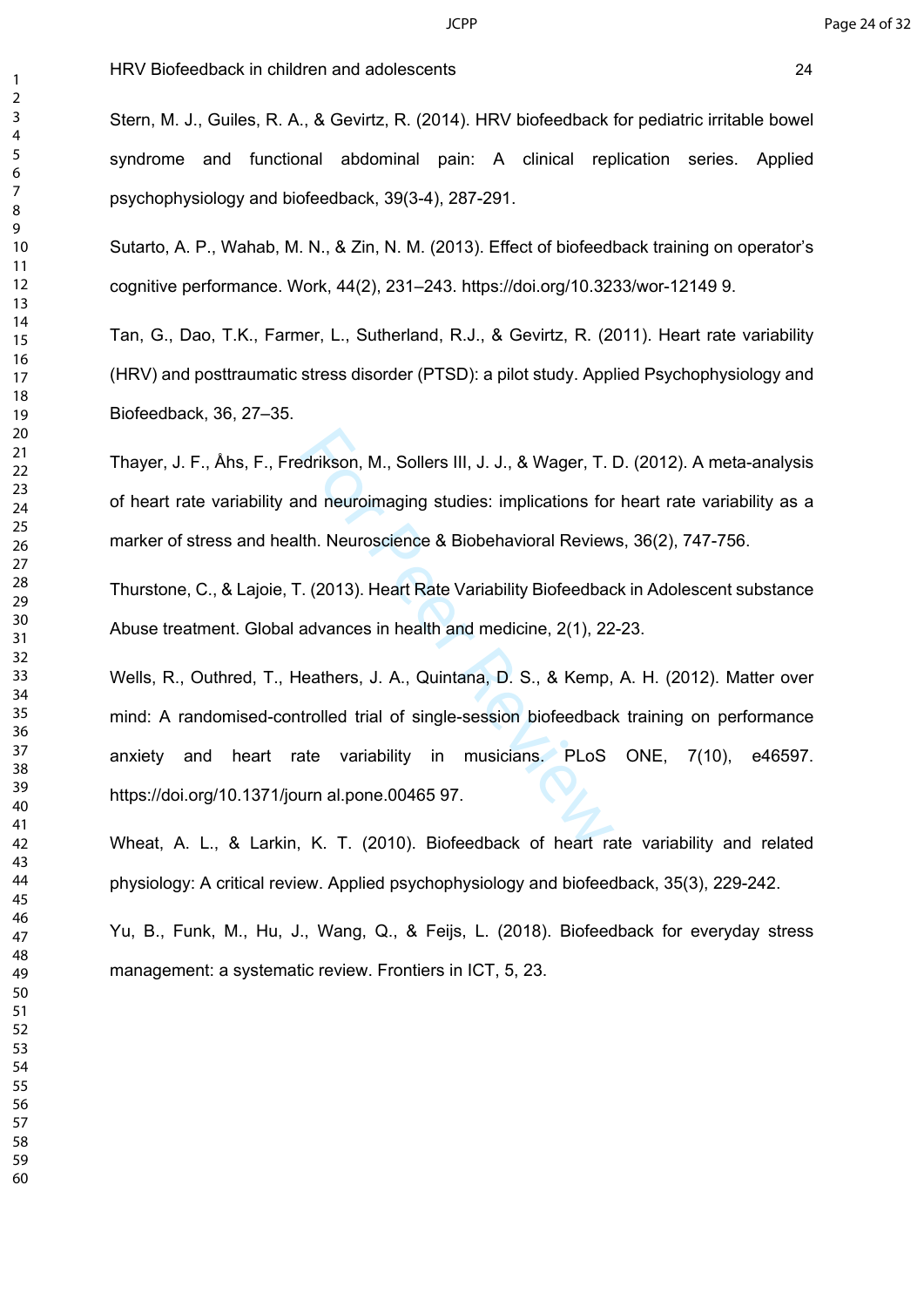$\mathbf{1}$  $\overline{2}$ 

**Figure 1**

## HRV Biofeedback in children and adolescents 25



#### $\overline{3}$  $\overline{4}$  $\overline{7}$  $\overline{9}$

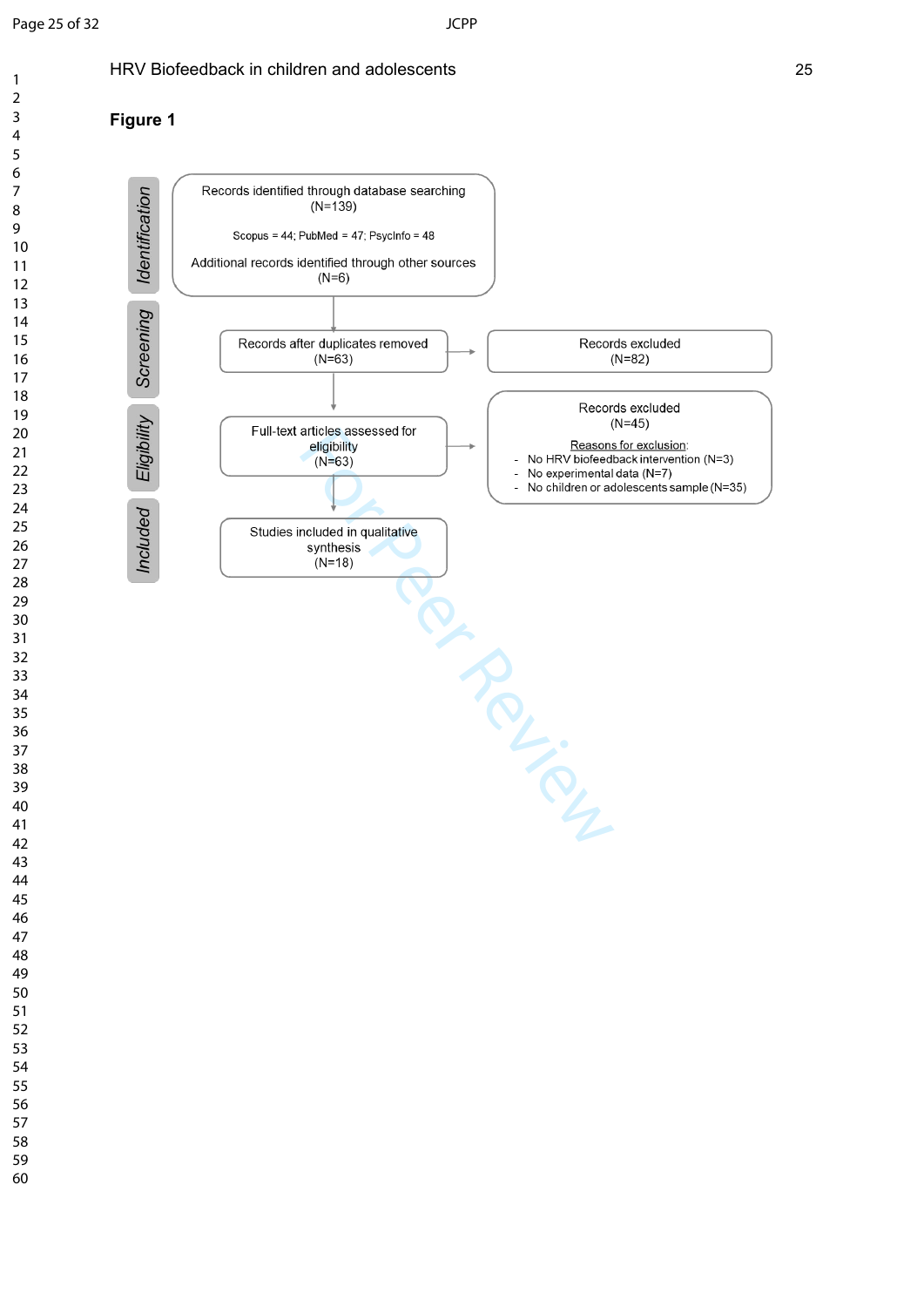## **Figures Legends**

**Figure 1:** PRISMA flow diagram describing process for selecting and reviewing papers included.

For Per Ferrier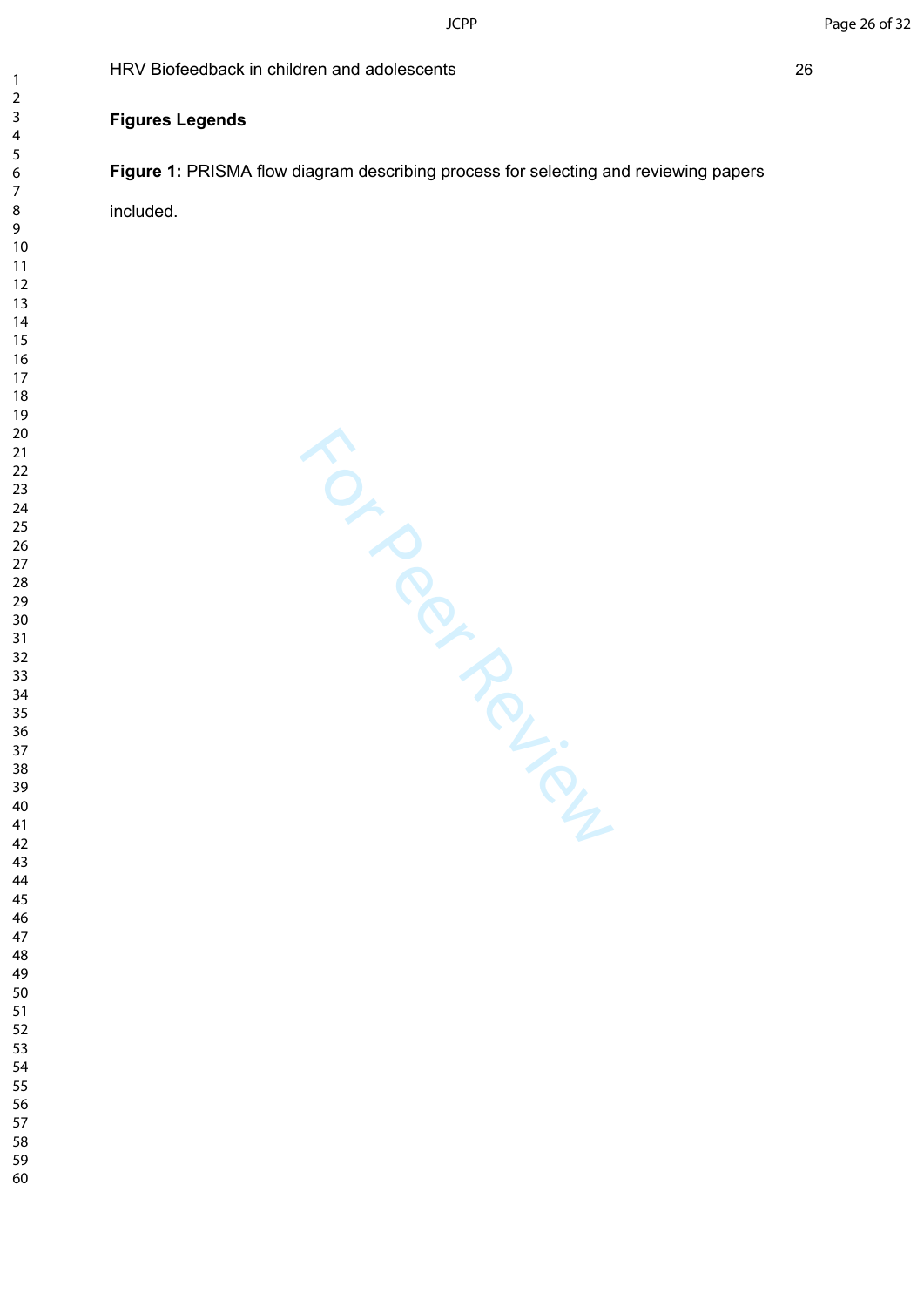|                               | Participants                                                       |                                                                                                                                                                    |                                                                |                                     |                                                                                                |                                                                                                              | Intervention                                                                                                                               |                                                                                                                         |                             |                                                                                                                                                                                                                          |                                                                                                                                                                                                                    | Comparison                                                                                                                                                                          |                                          | Outcomes                 |                                                                                                                                                                                                                                                                                                                                                       |                                                                                                                                                                                                                                                                                    |                                                                                                                                                                 |
|-------------------------------|--------------------------------------------------------------------|--------------------------------------------------------------------------------------------------------------------------------------------------------------------|----------------------------------------------------------------|-------------------------------------|------------------------------------------------------------------------------------------------|--------------------------------------------------------------------------------------------------------------|--------------------------------------------------------------------------------------------------------------------------------------------|-------------------------------------------------------------------------------------------------------------------------|-----------------------------|--------------------------------------------------------------------------------------------------------------------------------------------------------------------------------------------------------------------------|--------------------------------------------------------------------------------------------------------------------------------------------------------------------------------------------------------------------|-------------------------------------------------------------------------------------------------------------------------------------------------------------------------------------|------------------------------------------|--------------------------|-------------------------------------------------------------------------------------------------------------------------------------------------------------------------------------------------------------------------------------------------------------------------------------------------------------------------------------------------------|------------------------------------------------------------------------------------------------------------------------------------------------------------------------------------------------------------------------------------------------------------------------------------|-----------------------------------------------------------------------------------------------------------------------------------------------------------------|
| Authors (year)                | Population                                                         | Sample (N)                                                                                                                                                         | Mean Age (± SD)   Age Range                                    |                                     | Gender ratio<br>(% males)                                                                      | <b>HRV</b><br>Biofeedback<br>Intervention                                                                    | Coupled with<br>(other<br><i>interventions)</i>                                                                                            | Number of<br>sessions                                                                                                   | Duration of<br>each session | HRV measures                                                                                                                                                                                                             | Assessment tools                                                                                                                                                                                                   | Time measurement                                                                                                                                                                    | Follow-up                                | Control group            | Main results                                                                                                                                                                                                                                                                                                                                          | Limitations reported                                                                                                                                                                                                                                                               | Key conclusions                                                                                                                                                 |
| 8 Healthy Populations         |                                                                    |                                                                                                                                                                    |                                                                |                                     |                                                                                                |                                                                                                              |                                                                                                                                            |                                                                                                                         |                             |                                                                                                                                                                                                                          |                                                                                                                                                                                                                    |                                                                                                                                                                                     |                                          |                          |                                                                                                                                                                                                                                                                                                                                                       |                                                                                                                                                                                                                                                                                    |                                                                                                                                                                 |
| Bradley et al.<br>(2010)      | High-school students                                               | Experimental group: $ $ group: M = 15.3 $\pm$<br>$n = 77$ ; Control<br>group: $n = 59$                                                                             | Experimental<br>0.44; Control<br>group: $M = 15.3 \pm$<br>0.44 | <b>NR</b>                           | Experimental<br>group: 53;<br>Control<br>group: 40                                             | Freeze-framer<br>interactive<br>learning system                                                              | TestEdge<br>program                                                                                                                        | NR                                                                                                                      | <b>NR</b>                   | RR intervals; SD of RR<br>intervals; High and Low<br>frequency power, Total<br>power; Coherence ratio                                                                                                                    | Test Anxiety Inventory;<br>Test performance; Stroop<br>Test                                                                                                                                                        | Twice: pre- and post-<br>intervention; two<br>phases of measures:<br>Resting baseline and<br>Stress preparation<br>period                                                           | None                                     | Yes (no<br>intervention) | Experimental group showed<br>lower test anxiety and increased<br>psychophysiological coherence<br>after intervention. Students with<br>high test anxiety exhibited<br>increased HRV and heart rhythm<br>coherence even during resting<br>baseline condition.                                                                                          | Lack of baseline equivalence<br>between the two groups; No<br>information about native language;<br>Stroop Test was not an achievement<br>test                                                                                                                                     | Students in intervention group<br>appeared to have effectively learned,<br>practiced and integrated the emotion<br>self-regulation skills taught in<br>program. |
| Dziembowska et<br>al. (2016)  | Young male athletes                                                | Biofeedback group:<br>$n = 20$ ; Control<br>group: $n = 21$                                                                                                        | $M = 18.34 \pm 1.36$                                           | $16 - 21$                           | 100                                                                                            | emWave PC<br>stress relief<br>system                                                                         | No                                                                                                                                         | $10$ in $3$<br>weeks                                                                                                    | 20 minutes                  | HRV and EEG recordings;<br>Coherence Index                                                                                                                                                                               | <b>State-Trait Anxiety</b><br>Inventory (STAI);<br>Rosenberg self-esteem<br>Scale (SES)                                                                                                                            | Pre- and post-<br>intervention                                                                                                                                                      | None                                     | Yes (no<br>intervention) | Biofeedback group showed<br>changes in both EEG and HR<br>measures.                                                                                                                                                                                                                                                                                   | Small sample size; No generalisation<br>for both genders; Only short-term<br>effects evaluated                                                                                                                                                                                     | HRV biofeedback is a simple and<br>powerful tool for sport psychology.                                                                                          |
| McCraty et al<br>(1999)       | Middle-school<br>students                                          | Year 1: n = 32; Year<br>2: Experimental<br>group $n = 30$ ,<br>Control group $n = 30$                                                                              | Year 1: $M = 12.2$ ;<br>Year 2: $M = 13.2$                     | Year 1: 12-<br>13; Year 2:<br>12-14 | Year 1:<br>56.25; Year<br>2:<br>Experimental<br>$group =$<br>36.67,<br>Control group<br>$= 30$ | Freeze-framer<br>interactive<br>learning system                                                              | <b>Heart Smart</b><br>program                                                                                                              | <b>NR</b>                                                                                                               | <b>NR</b>                   | RR intervals; SD of RR<br>intervals; High and Low<br>frequency power; Total<br>power; Coherence ratio                                                                                                                    | The Achievement<br><b>Inventory Measurement</b><br>(AIM)                                                                                                                                                           | Year 1: One week<br>before and one week<br>after the completion<br>of the program +<br>follow-up; Year 2:<br>HRV recordings<br>before, during and<br>after a stressful<br>interview | After 6<br>Imonths post-<br>intervention | Yes (no<br>intervention) | AIM assessment: Significant<br>improvement in 11 of 19<br>subscales following intervention.<br>Many of these changes were<br>sustained over the following 6<br>months. Physiological<br>assessment: Significant increase<br>in heart rate, standard deviation<br>of RR intervals, total power and<br>VLF power in trained group.                      | Small sample size; no appropriate<br>controls; no simultaneous<br>measurement of behavioural and<br>physiological changes                                                                                                                                                          | Results provide support for<br>integration in school curricula of<br>courses designed to teach effective<br>self-management skills to children.                 |
|                               | 3 Populations with physical and/or mental health disorders         |                                                                                                                                                                    |                                                                |                                     |                                                                                                |                                                                                                              |                                                                                                                                            |                                                                                                                         |                             |                                                                                                                                                                                                                          |                                                                                                                                                                                                                    |                                                                                                                                                                                     |                                          |                          |                                                                                                                                                                                                                                                                                                                                                       |                                                                                                                                                                                                                                                                                    |                                                                                                                                                                 |
| 46Amon & Campbell<br>(2008)   | Children with ADHD                                                 | Experimental group:<br>n=24 (17 in group 1;<br>7 in group 2); Control group: $M = 9.5$ ;<br>group: $n = 12$ (10 in Control group: M =<br>group 1; 2 in group<br>2) | Experimental<br>8.75                                           | $5 - 15$                            | Experimental<br>group: 62.5;<br>Control<br>group: 75                                           | The Wild Divine<br>biofeedback<br>video game                                                                 |                                                                                                                                            | Group 1: 12<br>sessions<br>(once a<br>week);<br>Group 2: 24<br>or 36<br>sessions<br>(twice or<br>three times<br>a week) | 45 minutes                  |                                                                                                                                                                                                                          | ADHD questionnaires;<br><b>Strengths and Difficulties</b><br>Questionnaire (SDQ);<br>Questionnaire on the Wild the 1 <sup>st</sup> month, T3<br>Divine Video game                                                  | Parents completed<br>an online<br>questionnaire 4<br>times: T1 Pre-<br>intervention, T2 after<br>after the 2 <sup>nd</sup> month.<br>T4 after the 3rd<br>month                      | None                                     | Yes (no ADHD)            | Both experimental and control<br>group had significant reductions<br>on SDQ and ADHD<br>questionnaire, resulting in<br>improvement in behaviour by<br>final session                                                                                                                                                                                   | Small and uneven sample size; no<br>random group allocation                                                                                                                                                                                                                        | The Wild Divine protocol showed<br>potential in teaching breathing and<br>relaxation techniques to reduce<br>disruptive behaviours in children with<br>ADHD.    |
| Fahrenkamp &<br>Benore (2019) | Adolescents with<br>chronic pain                                   | $n = 4$                                                                                                                                                            | $M = 16 \pm 1$                                                 | $15 - 17$                           | 25                                                                                             | Nexus 10<br>biofeedback<br>system<br>(BioTrace)                                                              | hterdisciplinary<br>program                                                                                                                | 3 or 4                                                                                                                  | <b>NR</b>                   | Respiration rate; HRV<br>(%                                                                                                                                                                                              |                                                                                                                                                                                                                    | Pre- and post-<br>intervention                                                                                                                                                      | None                                     | None                     | All 4 adolescents showed lower<br>respiration rates and directional<br>increases in %LF after<br>biofeedback training sessions<br>compared with initial<br>assessment.                                                                                                                                                                                | Small sample size; no gold standard<br>for objectively measuring<br>biofeedback outcomes and<br>conducting biofeedback protocols in<br>children; benefits of biofeedback<br>were not examined within the context<br>of treatment outcomes from larger<br>interdisciplinary program | Adolescents using a brief protocol of<br>HRV biofeedback training<br>demonstrated expected changes in<br>cardiopulmonary functioning and<br>self-regulation.    |
| Goodman et al.<br>(2018)      | Children with<br>diagnosis of Autism<br>Spectrum Disorder<br>(ASD) | $n = 15$                                                                                                                                                           | $M = 12.4 \pm 2.5$                                             | $9 - 18$                            | 86.7                                                                                           | Thought<br>Technology Ltd.<br>(Quebec,<br>Canada)<br>equipment and<br>software<br>(BioGraph Infiniti<br>6.0) | Group 1: HRV<br>biofeedback<br>alone - Group Preliminary<br>2:HRV<br>Biofeedback +<br>Mu Rhythm<br>Synchrony<br>Neurofeedback<br>(MRS-NFB) | Training = $4$<br>sessions +<br>Training $=$<br>12 sessions                                                             | 1 hour                      | Quantitative EEG; Mu<br>Suppression Index;<br>Standard deviation of<br>normal-to-normal wave<br>intervals; Square root of the<br>mean squared difference of<br>successive normal-to-<br>normal intervals; HF<br>spectrum | Social Responsiveness<br>Scale-2 (SRS-2); Emotion<br><b>Regulation Checklist</b><br>(ERC); Spence Children's<br>Anxiety Scale (SCAS -<br>Parent report); Autism<br><b>Treatment Evaluation</b><br>Checklist (ATEC) | Pre- and post-<br>intervention                                                                                                                                                      | None                                     | None                     | No difference between the two<br>groups over time in social<br>behaviour, autistic symptoms,<br>emotion regulation, anxiety or<br>HRV; Group 1: Significant pre-<br>post improvement in emotion<br>regulation and social behaviour<br>Group 2: Significant pre-post<br>improvement in emotional<br>lability/negativity, autistic<br>symptoms and HRV. | Small sample size; Lack of no-<br>treatment control group; Demand<br>characteristics and parents'<br>optimism; Modifications during<br>course of training                                                                                                                          | This study was the first to suggest<br>that HRV biofeedback<br>can positively affect symptoms of<br><b>ASD</b>                                                  |
| Groeneveld et al.<br>(2019)   | Children with ADHD                                                 | $n = 100$                                                                                                                                                          | $M = 10.6 \pm 2.9$                                             | $6 - 17$                            | 72                                                                                             | Finger Blood   Neurofeedback<br>Volume Pulse<br>(BVP) sensor<br>and respiration                              | (NFB)<br>breathing<br>exercise;                                                                                                            | 30                                                                                                                      | $\vert$ 3 to 5 minutes      | HRV; Breathing Rate and<br>QEEG                                                                                                                                                                                          | ADHD Symptoms and<br>behaviour via Achenack<br><b>System of Empirically</b><br><b>Based Assessment</b>                                                                                                             | Pre- and post-<br>intervention                                                                                                                                                      | None                                     | None                     | Decrease in ASEBA score and<br>increase in IVA score after                                                                                                                                                                                                                                                                                            | Retrospective experimental design;<br>not randomized sample; One<br>treatment. Significant changes in treatment condition (no comparison                                                                                                                                           | After 30 sessions, both statistically<br>significant, and clinically meaningful<br>improvements in ADHD symptoms<br>were observed.                              |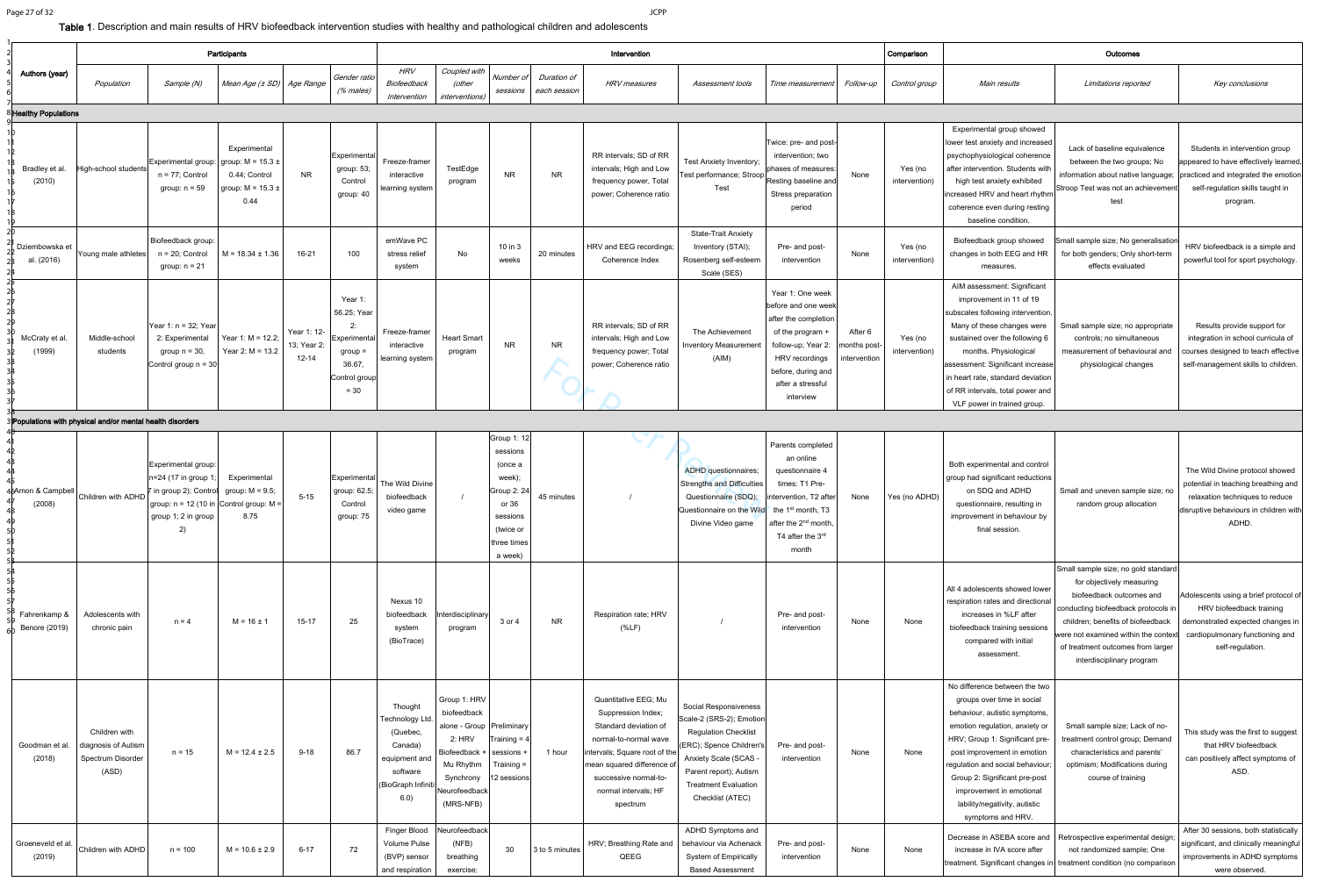|                                    |                                                                                                                                                                                                                                                                                                                  |                                                                                                                                        |                                                                                                                                                                               |           |           |                                                                                              |                                                  |                                         |                            | <b>JCPP</b>                                   |                                                                                                                                                                           |                                                                                                                                       |                                        |                                      |                                                                                                                                                                                                                                                                                    |                                                                                                                                                                                                                                                          | Page 28 of 32                                                                                                                                                                                                                                      |
|------------------------------------|------------------------------------------------------------------------------------------------------------------------------------------------------------------------------------------------------------------------------------------------------------------------------------------------------------------|----------------------------------------------------------------------------------------------------------------------------------------|-------------------------------------------------------------------------------------------------------------------------------------------------------------------------------|-----------|-----------|----------------------------------------------------------------------------------------------|--------------------------------------------------|-----------------------------------------|----------------------------|-----------------------------------------------|---------------------------------------------------------------------------------------------------------------------------------------------------------------------------|---------------------------------------------------------------------------------------------------------------------------------------|----------------------------------------|--------------------------------------|------------------------------------------------------------------------------------------------------------------------------------------------------------------------------------------------------------------------------------------------------------------------------------|----------------------------------------------------------------------------------------------------------------------------------------------------------------------------------------------------------------------------------------------------------|----------------------------------------------------------------------------------------------------------------------------------------------------------------------------------------------------------------------------------------------------|
|                                    |                                                                                                                                                                                                                                                                                                                  |                                                                                                                                        |                                                                                                                                                                               |           |           | belt; Fluctuation<br>of HR inter-beat<br>intervals<br>presented on a<br>monitor              | Psycho-<br>education                             |                                         |                            |                                               | (ASEBA) and Integrated<br>Visual and Auditory<br>Continuous Performance<br>Test (IVA); ADHD<br>Medication use                                                             |                                                                                                                                       |                                        |                                      | physiological parameters after<br>treatment.                                                                                                                                                                                                                                       | between NFB and HRV); no sham-<br>control placebo group                                                                                                                                                                                                  |                                                                                                                                                                                                                                                    |
| Kenien (2015)                      | Children with<br>emotional<br>disturbances                                                                                                                                                                                                                                                                       | Treatment group: n =<br>30; Control group: r<br>$= 33$                                                                                 | <b>NR</b>                                                                                                                                                                     | $7 - 14$  | 87        | emWave desktop<br>HRV biofeedback                                                            |                                                  | 20 sessions<br>over 12<br>weeks         | 20 minutes                 |                                               | <b>Behaviour Rating</b><br>Inventory of Executive<br>Function (BRIEF): 4<br>Subscales = Inhibition,<br>Working Memory,<br><b>Emotional Control and</b><br>Shift           | Completed by<br>teachers 1 week<br>prior to and 1 week<br>post-intervention                                                           | None                                   | Yes (no<br>intervention)             | No significant difference betweer<br>pre-test and post-test within<br>intervention or control group on<br>all subscales.                                                                                                                                                           | Secondary data analysis of a quasi-<br>experimental study design; No<br>participant selection on specific<br>inclusion and exclusion criteria; Wide<br>age range; no randomization<br>selection for control and treatment<br>groups; minority of females | More objective measures and<br>qualitative assessment are needed                                                                                                                                                                                   |
|                                    | JoKnox et al. (2011) Children with anxiety                                                                                                                                                                                                                                                                       | Total $n = 24$<br>(Intervention group:<br>$n = 12$ ; Control<br>group: $n = 12$ )                                                      | $M = 12.88 \pm 2.42$                                                                                                                                                          | $9 - 17$  | 62.5      | <b>Heart Math</b><br>Freeze-Framer<br>system 2.0 and<br>Journey to the<br><b>Wild Divine</b> | Psycho-<br>education<br>exercises                | 8                                       | <b>NR</b>                  | Changes in HRV and skin<br>conductance level  | <b>Multidimensional Anxiety</b><br>Scale for Children<br>(MASC); State/Trait<br>Anxiety Scale for Children<br>(STAIC); Children's<br><b>Depression Inventory</b><br>(CDI) | Pre- and post-<br>intervention                                                                                                        | None                                   | Yes (waiting-list)                   | Significant differences between<br>intervention and control group at<br>post-test on different measures<br>(MASC, STAIC Trait, and CDI).                                                                                                                                           | Small sample size; Non-random<br>assignment to groups                                                                                                                                                                                                    | Biofeedback-assisted relaxation<br>training with a video game format is<br>effective in reducing anxiety in<br>children and adolescents                                                                                                            |
|                                    | ر Lehrer et al. (2000)∣Children with asthma                                                                                                                                                                                                                                                                      | $n = 20$                                                                                                                               | $M = 12.4 \pm 3.4$                                                                                                                                                            | $9 - 16$  | 60        | <b>KC-01</b><br>Cardiosignalizer                                                             | Relaxed<br>abdominal<br>pursed-lips<br>breathing | $13 - 15$<br>sessions                   | 20 minutes                 |                                               | Spirometry measures:<br>forced expiratory volume<br>(FEV1) and forced<br>expiratory flow (FEF50%)                                                                         | Pre- and post-<br>intervention                                                                                                        | None                                   | None                                 | Moderate but significant<br>improvement in FEV1 and<br>FEF50% after 13 to 15 daily<br>biofeedback sessions                                                                                                                                                                         | No control condition; Possible ceiling<br>effect                                                                                                                                                                                                         | This study demonstrates that the<br>Smetankin protocol can be<br>administered to asthmatic children.<br>and that small but salutary effects<br>accompany its clinical use.                                                                         |
|                                    | 36Lloyd et al. (2010) $\vert$ Children with ADHD $\vert$                                                                                                                                                                                                                                                         | Total $n = 38$ (only<br>biofeedback group:<br>$= 14$ ; both<br>biofeedback and<br>placebo: $n = 22$ ; only<br>placebo group: n =<br>2) | <b>NR</b>                                                                                                                                                                     | $9 - 13$  | 89.7      | emWave<br>Desktop System                                                                     |                                                  | One daily<br>session<br>over 6<br>weeks | 20 minutes                 |                                               | Cognitive Drug Research<br>(Cognitive efficiency<br>computer-based<br>assessment); Strength<br>and difficulties<br>Questionnaire; Interviews<br>with 32 parents           | T1: pre-intervention;<br>T2: post-intervention<br>(biofeedback or<br>placebo); T3: post-<br>intervention (only for<br>placebo groups) | None                                   | Yes (active<br>placebo)              | Participants demonstrated<br>significant improvements in<br>various aspects of cognitive<br>functioning such as delayed word<br>recall, immediate word<br>recall, word recognition, and<br>episodic secondary memory.<br>Significant improvements in<br>behaviour were also found. | Self-reported questionnaires                                                                                                                                                                                                                             | The intervention offers a<br>physiologically based program to<br>improve cognitive functioning and<br>behaviours in children with ADHD.                                                                                                            |
| Mc Ausland &<br>47Addington (2018) | Young people at<br>clinical high risk for<br>developing<br>psychosis                                                                                                                                                                                                                                             | $n = 20$                                                                                                                               | $M = 16.7 \pm 2.3$                                                                                                                                                            | $13 - 22$ | 30        | emWave 2<br>devices                                                                          | Anxiety<br>education                             | 4-week trial                            | Minimum 1<br>hour per week |                                               | DSM IV; K10 (anxiety and<br>depressive symptoms);<br>Social Interaction Anxiety intervention + follow-<br>Scale (SIAS); Zung SAS<br>(general anxiety)                     | Pre- and post-<br>up                                                                                                                  | After 4 weeks<br>post-<br>intervention | None                                 | Significant decrease in unusual<br>thought content, grandiose ideas<br>and symptom scores. Significant<br>change over time on impaired<br>tolerance to normal stress and<br>dysphoric mood. Trend for<br>improvement in SAS scores.                                                | Single group; Small sample size;<br>Concurrent treatment; Use of self<br>reported measures; Use of<br>biofeedback on their own; No<br>objective measure of HRV                                                                                           | Observed improvements in scores,<br>adherence and participant's<br>feedback indicate that this type of<br>intervention is well-tolerated and<br>may be a feasible and useful option<br>for young patients in reducing some<br>presenting concerns. |
| Pop-Jordanova<br>(2009)            | Children with mental<br>health disorders (6<br>groups: (1) Children<br>with anxious phobic<br>symptoms; (2)<br>children with<br>somatoform<br>problems; (3)<br>children with<br>obsessive-<br>compulsive<br>manifestations; (4)<br>children with ADHD;<br>(5) children with<br>conduct disorders;<br>(6) control | $(1)$ n = 15; (2) n =<br>15; (3) $n = 7$ ; (4) $n =$<br>10; (5) $n = 12$ ; (6) $n$<br>$= 15$                                           | $(1) M = 12.5 \pm$<br>$ 2.25; (2) M = 10.92 $<br>$\pm$ 2.06; (3) M =<br>$14.5 \pm 2.2$ ; (4) M =<br>$10.5 \pm 1.8$ ; (5) M =<br>$11.5 \pm 1.52$ ; (6) M<br>$= 10.18 \pm 1.33$ | <b>NR</b> | <b>NR</b> | <b>Heart Math</b><br>Freeze-Framer<br>system (basic<br>$recordings + 2$<br>games)            |                                                  | 15 training<br>sessions                 | 16 minutes                 | HRV spectra: % of low,<br>medium and high HRV | <b>Eysenck Personality</b><br>questionnaire and<br>inventory                                                                                                              | Pre- and post-<br>intervention                                                                                                        | None                                   | Yes (but no<br>direct<br>comparison) | Maximum HRV changes obtained<br>for obsessive-compulsive,<br>conduct disorders, and anxiety<br>Children with ADHD did not<br>manage to change high part of<br>HRV.                                                                                                                 |                                                                                                                                                                                                                                                          | HRV as a peripheral biofeedback<br>could be good choice especially for<br>introvert children manifesting<br>common mental health problems                                                                                                          |
| Shockey et al.<br>(2013)           | Children diagnosed<br>with cancer                                                                                                                                                                                                                                                                                | $n = 12$                                                                                                                               | $M = 11 \pm 2.08$                                                                                                                                                             | $8 - 14$  | 58.3      | <b>Heart Math</b><br>emWave                                                                  | Relaxation<br>(belly<br>breathing)               | - 3                                     | 30 minutes                 | HR and HRV Coherence<br>score                 | Faces Scale (anticipatory<br>fear); State/Trait Anxiety<br>Scale for Children<br>(STAIC); Satisfaction with<br>the intervention program<br>(Likert scale)                 | Pre- and post-<br>intervention                                                                                                        | None                                   | None                                 | Decrease in state and trait<br>anxiety from baseline to final<br>session; Improvement in<br>coherence scores in sessions 3<br>and 4.                                                                                                                                               | Small sample size; No control group relaxation and biofeedback served<br>comparison; One-to-one interaction<br>with the investigator; Faces scale<br>modifications are not appropriate                                                                   | This combination intervention of<br>as a tool to increase participants'<br>awareness of the connection<br>between emotions, physiological<br>changes, and self-regulation.                                                                         |
| Slutsker et al.<br>(2010)          | One boy with cyclic<br>vomiting syndrome<br>(CVS)                                                                                                                                                                                                                                                                | $n = 1$                                                                                                                                | 13                                                                                                                                                                            | <b>NA</b> | 100       | emWave<br>program                                                                            | Cognitive<br>behavioural<br>therapy (CBT) $ $    | 16 sessions<br>over 4<br>months         | <b>NR</b>                  | Low/high frequency ratio                      | Symptoms                                                                                                                                                                  | Pre- and post-<br>$ $ intervention + follow months post-<br>up                                                                        | After 4<br>intervention                | None                                 | Better HRV low/high ratio and<br>symptom-free after intervention.                                                                                                                                                                                                                  |                                                                                                                                                                                                                                                          | HRV biofeedback is possible to<br>assist the patient regulate autonomic<br>dysregulation.                                                                                                                                                          |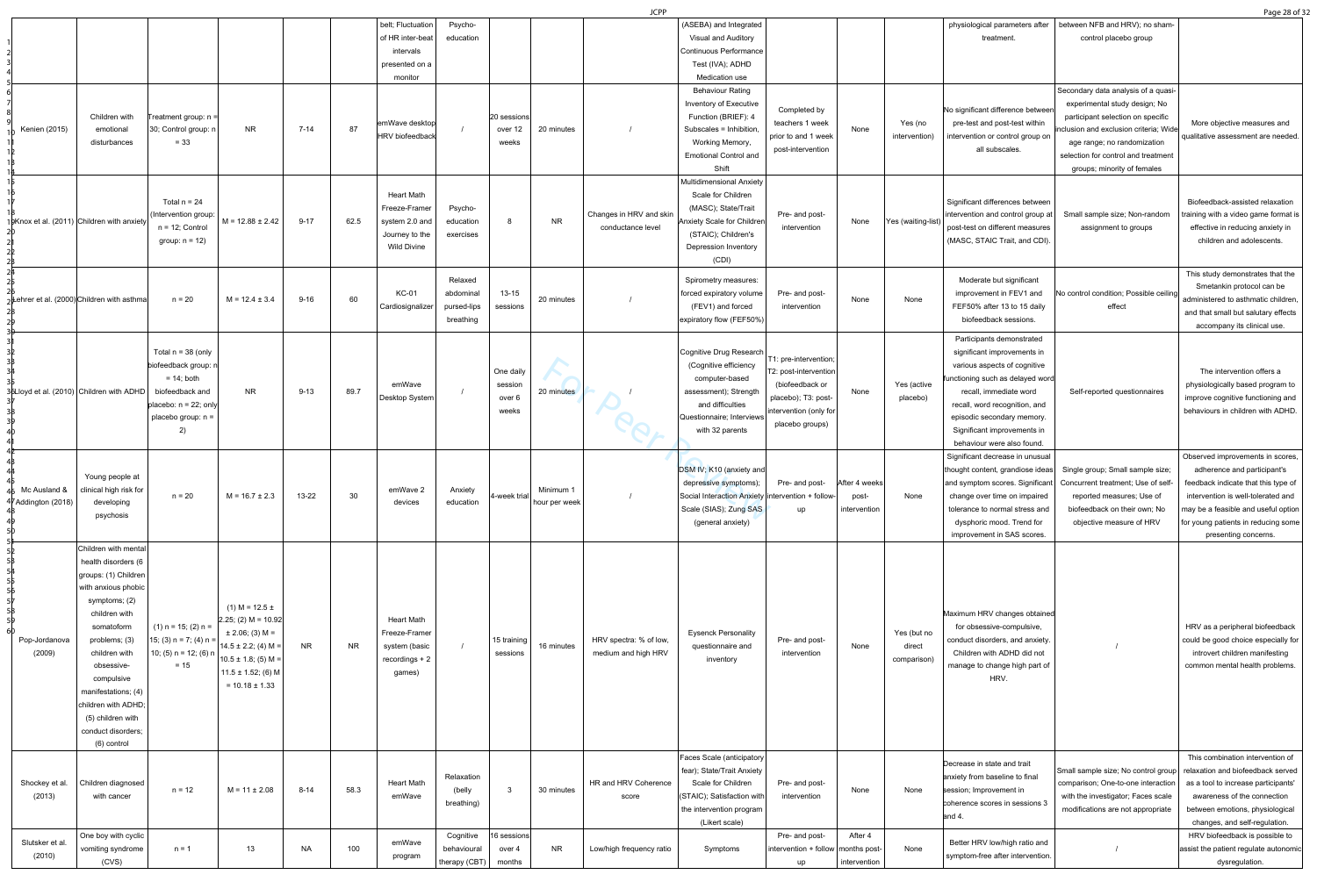For Peer Review Legend: ADHD, Attention-deficit hyperactivity disorder; DSM, Diagnostic and Statistical Manual of Mental Disorders; EEG, Electroencephalogram; HF, High frequency; HR, Heart rate; HRV, Heart rate variability; LF, Low freque intervals, intervals between successive heartbeats; SD, Standard deviation; VLF, Very low frequency.

| Page 29 of 32                  |                                                                                                                                              |                                                              |                                                                                       |           |                                                    |                                                                                                 |                                           |                                                                          |                        | JCPP                                |                                                 |                                |      |                                                   |                                                                                                                                                                                                                                                                                                                                                                                                                          |                                                                                                                           |
|--------------------------------|----------------------------------------------------------------------------------------------------------------------------------------------|--------------------------------------------------------------|---------------------------------------------------------------------------------------|-----------|----------------------------------------------------|-------------------------------------------------------------------------------------------------|-------------------------------------------|--------------------------------------------------------------------------|------------------------|-------------------------------------|-------------------------------------------------|--------------------------------|------|---------------------------------------------------|--------------------------------------------------------------------------------------------------------------------------------------------------------------------------------------------------------------------------------------------------------------------------------------------------------------------------------------------------------------------------------------------------------------------------|---------------------------------------------------------------------------------------------------------------------------|
| Sowder et al<br>(2010)         | Children with<br>Functional<br><b>Abdominal Pain</b><br>(FAP)                                                                                | Intervention group: n<br>$= 20$ ; Control group:<br>$n = 10$ | Intervention group:<br>$M = 12.6 \pm 3.03$ ;<br>Control group: M =<br>$14.4 \pm 2.86$ | $5 - 17$  | Intervention<br>group: 45;<br>Control<br>group: 50 | J&J Engineering<br>I-330 C-2<br>Portable 6-<br>Channel<br>Physiological<br>Monitoring<br>System |                                           | - 6                                                                      | At least 10<br>minutes | Vagal tone; % of LF                 | Visual Analog Scale of<br>pain severity         | Pre- and post-<br>intervention | None | Yes (children<br>without FAP; no<br>intervention) | Four months after therapy, no<br>vomiting was reported.<br>A significant increase in %LF and<br>a significant decrease in pain<br>No intervention in control group;<br>frequency and intensity observed<br><b>Experimenter effect</b><br>after intervention in FAP group.                                                                                                                                                | HRV biofeedback would be<br>efficacious in treating FAP.                                                                  |
|                                | Children with Irritable<br><b>Bowel Syndrome</b><br>$\frac{1}{2}$ Stern et al. (2014) (IBS) and Functional<br><b>Abdominal Pain</b><br>(FAP) | Total: n = 24 (IBS: n<br>$= 13$ ; FAP: $n = 11$ )            | IBS: $M = 10.69 \pm$<br>$3.4; FAP: M =$<br>$12.18 \pm 3.06$ )                         | $6 - 17$  | -36                                                | J&J Engineering  <br>IBS: 46; FAP: C2+ hardware<br>and USE3<br>Software                         |                                           | $Mean = 8$<br>(between<br>and 18<br>sessions;<br>stop when<br>remission) | 30 minutes             | HR and respiration rate             | Self-reported symptom<br>frequency and severity | Pre- and post-<br>intervention | None | None                                              | Small sample size; Single self-<br>reported measure for clinical<br>IBS: 69,2% of full remission and<br>outcomes; no record of HRV data<br>30.8% of partial remission; FAP:<br>during baseline and stress task;<br>63.6% of full remission and<br>Treatment compliance not assessed<br>36.4% of partial remission.<br>Clinical outcomes assessed 2 weeks<br>post-treatment; no long-term follow-<br>up; no control group | The results support the clinical utility<br>of HRVB in the treatment of IBS and<br>FAP in paediatric outpatients.         |
| 2)∏hurstone & Lajoie<br>(2013) | Adolescent with<br>cannabis use                                                                                                              | $n = 1$                                                      | 17                                                                                    | <b>NA</b> | 100                                                | emWave<br><b>Desktop Stress</b><br>Relief                                                       | Cognitive<br>behavioural<br>therapy (CBT) |                                                                          | 10 minutes             | HRV amplitude and power<br>spectrum | <b>Perceived Stress Scale</b>                   | Pre- and post-<br>intervention | None | None                                              | After treatment, improved<br>amplitude and coherence HRV;<br>No control group; Single-case study<br>Better score on perceived stress<br>scale.                                                                                                                                                                                                                                                                           | This case shows promise results for<br>HRV biofeedback to augment<br>individual CBT for adolescent<br>substance treatment |

| age 29 of 32 |  |  |
|--------------|--|--|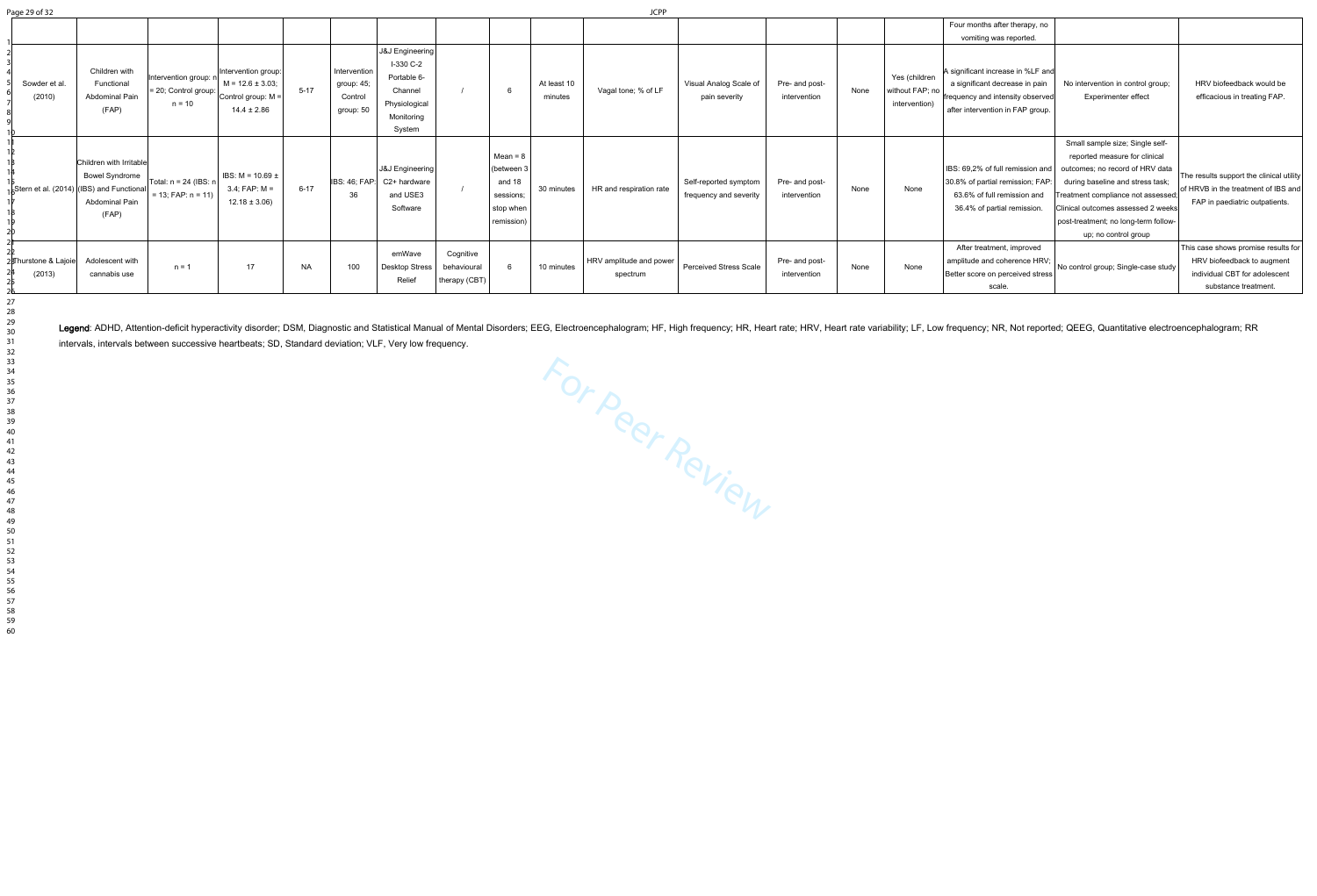**Supplementary Table 1**. Comparison group studies scoring using adapted quality assessment tool for controlled intervention studies (NHLBI, 2014).

|                           | <b>Authors</b>     | Date | Score for each item |              |           |           |              |              |           |                |           |           |    |              |    |    | %<br>score |
|---------------------------|--------------------|------|---------------------|--------------|-----------|-----------|--------------|--------------|-----------|----------------|-----------|-----------|----|--------------|----|----|------------|
|                           |                    |      |                     | $\mathbf 2$  | 3         | 4         | 5            | 6            | 7         | 8              | 9         | 10        | 11 | 12           | 13 | 14 |            |
|                           | Bradley et al.     | 2010 | Υ                   | Y            | Υ         | Ν         | N            | $\mathsf{N}$ | Y         | Υ              | Y         | <b>NA</b> | Υ  | $\mathsf{N}$ | Y  | Υ  | 69         |
| populations<br>Healthy    | Dziembowska et al. | 2016 | Υ                   | Y            | Y         | N         | N            | Y            | Y         | Υ              | Y         | <b>NA</b> | Y  | N            | Y  | Υ  | 77         |
|                           | McCraty et al.     | 1999 | Y                   | Y            | Y         | N         | $\mathbf N$  | N            | <b>NR</b> | <b>NR</b>      | <b>NR</b> | <b>NA</b> | Y  | N            | Y  | Υ  | 50         |
|                           |                    |      |                     |              |           |           |              |              |           |                |           |           |    |              |    |    |            |
|                           | Amon & Campbell    | 2008 | N                   | <b>NA</b>    | <b>NA</b> | <b>NA</b> | $\mathsf{N}$ | N            | Ÿ         | Υ              | Y         | <b>NA</b> | Y  | N            | Y  | Y  | 60         |
|                           | Goodman et al.     | 2018 | Y                   | Y            | Y         | N         | N            | Y            | N         | Y              | Y         | <b>NR</b> | Y  | N.           | Y  | Y  | 69         |
|                           | Kenien             | 2015 | N                   | N            | <b>NA</b> | <b>NA</b> | <b>NA</b>    | $\mathsf{N}$ | <b>NR</b> | N <sub>R</sub> | <b>NR</b> | <b>NA</b> | Y  | Y            | Y  | Υ  | 57         |
|                           | Knox et al.        | 2011 | N                   | N            | Y         | N         | N            | Y            | Y         | Y              | Y         | Y.        | Y  | N            | Y  | Y  | 64         |
| and/or mental health      | Lloyd et al.       | 2010 | Y                   | Y            | Y         | Y         | Y            | <b>NR</b>    | Y         | Y              | Y         | Y         | Y  | N            | Y  | Υ  | 92         |
| Populations with physical | Pop-Jordanova      | 2009 | N                   | $\mathsf{N}$ | <b>NA</b> | <b>NA</b> | <b>NA</b>    | Y            | <b>NR</b> | <b>NR</b>      | <b>NR</b> | <b>NR</b> | Y  | $\mathsf{N}$ | Y  | Υ  | 57         |
|                           | Sowder et al.      | 2010 | N                   | N            | <b>NA</b> | <b>NA</b> | <b>NA</b>    | Y            | N         | N              | Y         | <b>NA</b> | Y  | Y            | Y  | Y  | 60         |

Legend: N, No; Y, Yes; NA, Not applicable; NR, not reported.

Note: Question related to each item:

(1) Was the study described as randomized, a randomized trial, a randomized clinical trial, or an RCT?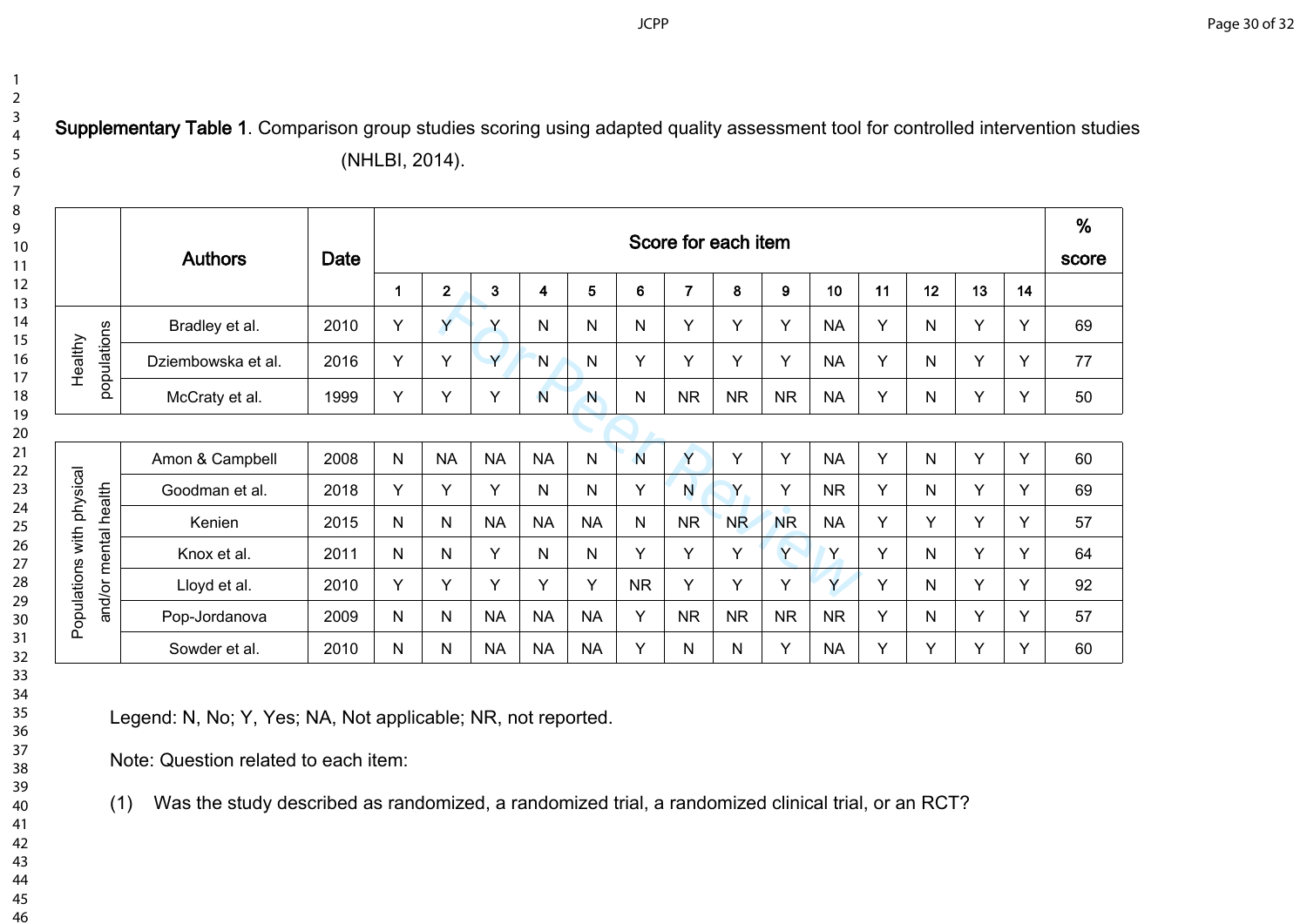- (2) Was the method of randomization adequate (i.e., use of randomly generated assignment)?
- (3) Was the treatment allocation concealed (so that assignments could not be predicted)?
- (4) Were study participants and providers blinded to treatment group assignment?
- (5) Were the people assessing the outcomes blinded to the participants' group assignments?
- For an important characteristics that could affect out<br>the study at endpoint 20% or lower than the number<br>etween treatment groups) at endpoint 15 percentag<br>tervention protocols in each treatment group?<br>pr similar in the gr (6) Were the groups similar at baseline on important characteristics that could affect outcomes (e.g., demographics, risk factors, co-morbid conditions)?
- (7) Was the overall dropout rate from the study at endpoint 20% or lower than the number allocated to treatment?
- (8) Was the differential dropout rate (between treatment groups) at endpoint 15 percentage points or lower?
- (9) Was there high adherence to the intervention protocols in each treatment group?
- (10) Were other interventions avoided or similar in the groups (e.g., similar background treatments)?
- (11) Were outcomes assessed using valid and reliable measures, implemented consistently across all study participants?
- (12) Did the authors report that the sample size was sufficiently large to be able to detect a difference in the main outcome between groups with at least 80% power?
- (13) Were outcomes reported or subgroups analyzed prespecified (i.e., identified before analyses were conducted)?
- (14) Were all randomized participants analysed in the group to which they were originally assigned (i.e., did they use an intention-totreat analysis)?